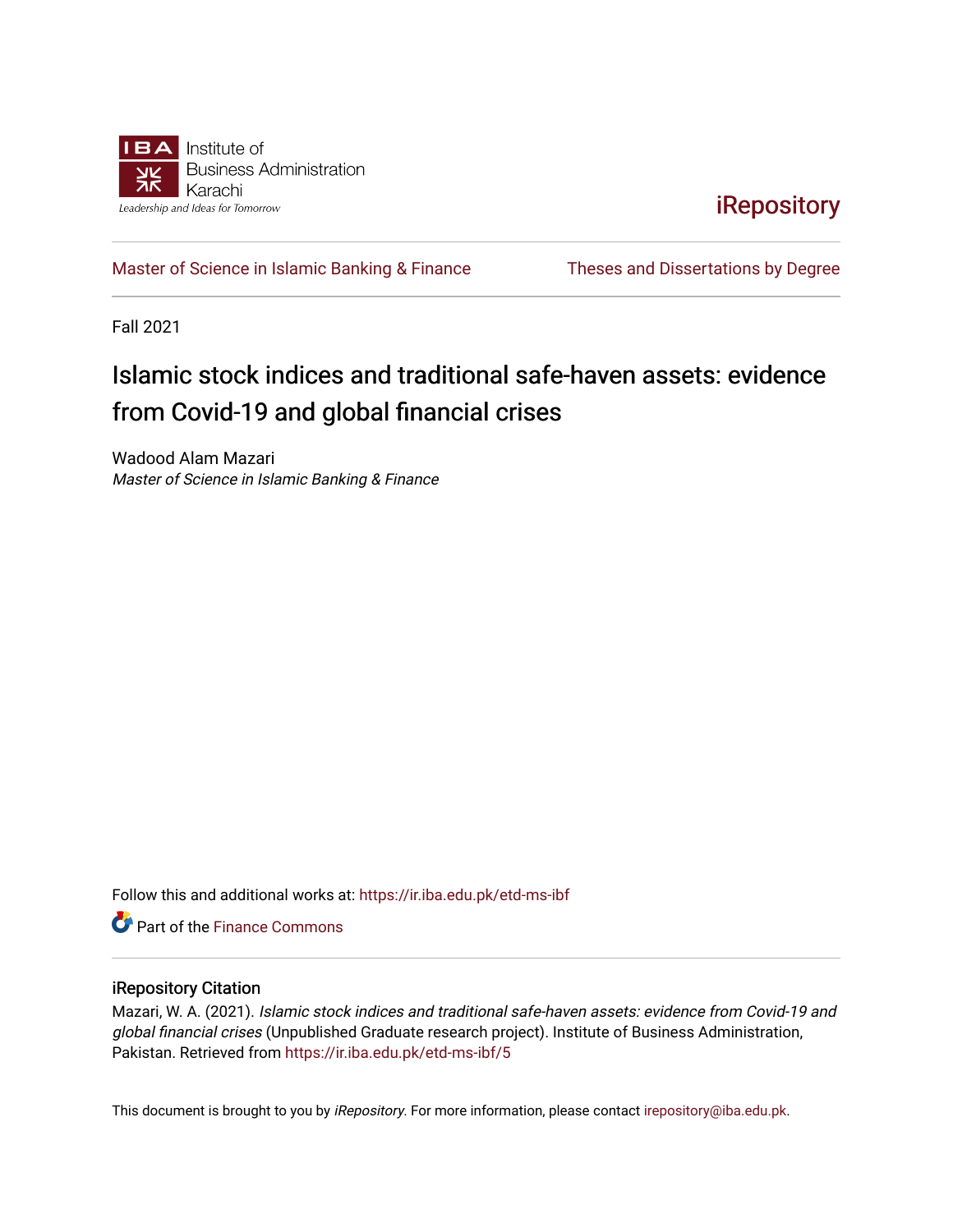

# **ISLAMIC STOCK INDICES AND TRADITIONAL SAFE-HAVEN ASSETS: EVIDENCE FROM COVID-19 AND GLOBAL FINANCIAL CRISES**

This Research Project is submitted to the Department of Finance as partial fulfillment of Master of Science Degree in Islamic Banking and Finance

by

**Wadood Alam Mazari**

Supervised by **Dr. Ashraf Khan** Assistant Professor Department of Finance Institute of Business Administration, Karachi Pakistan

Co-supervisor **Dr. Mohsin Sadaqat** Assistant Professor Department of Finance Institute of Business Administration, Karachi Pakistan

Fall Semester 2021 Institute of Business Administration (IBA), Karachi, Pakistan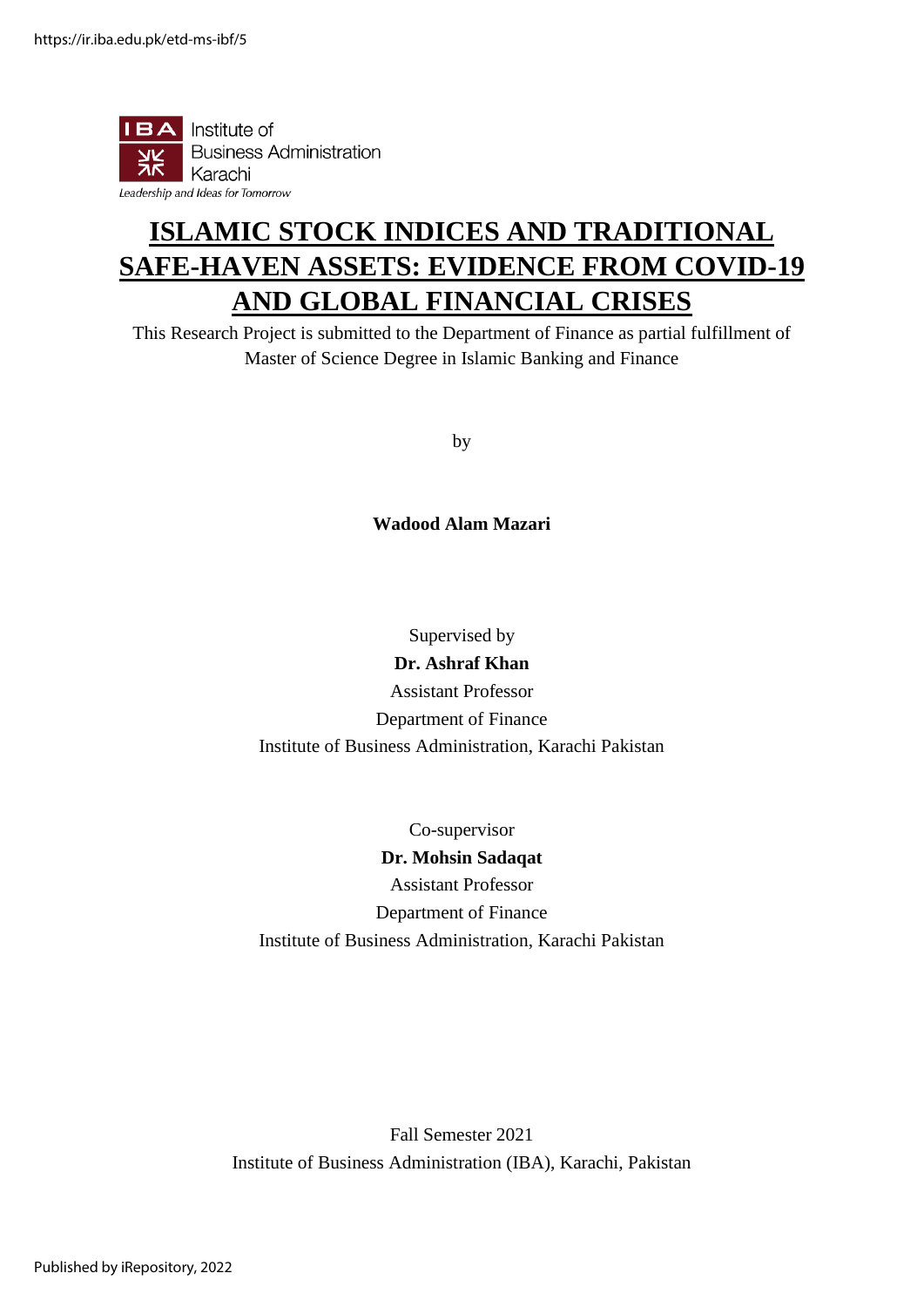

# **ISLAMIC STOCK INDICES AND TRADITIONAL SAFE-HAVEN ASSETS: EVIDENCE FROM COVID-19 AND GLOBAL FINANCIAL CRISES**

This Research Project is submitted to the Department of Finance as partial fulfillment of Master of Science Degree in Islamic Banking and Finance

by

**Wadood Alam Mazari**

(Student Number: 18188)

#### **Committee:**

**Dr. Ashraf Khan** Supervisor Department of Finance Institute of Business Administration, Karachi Pakistan

#### **Dr. Mohsin Sadaqat**

Co-supervisor Department of Finance Institute of Business Administration, Karachi Pakistan

> Fall Semester 2021 Institute of Business Administration (IBA), Karachi, Pakistan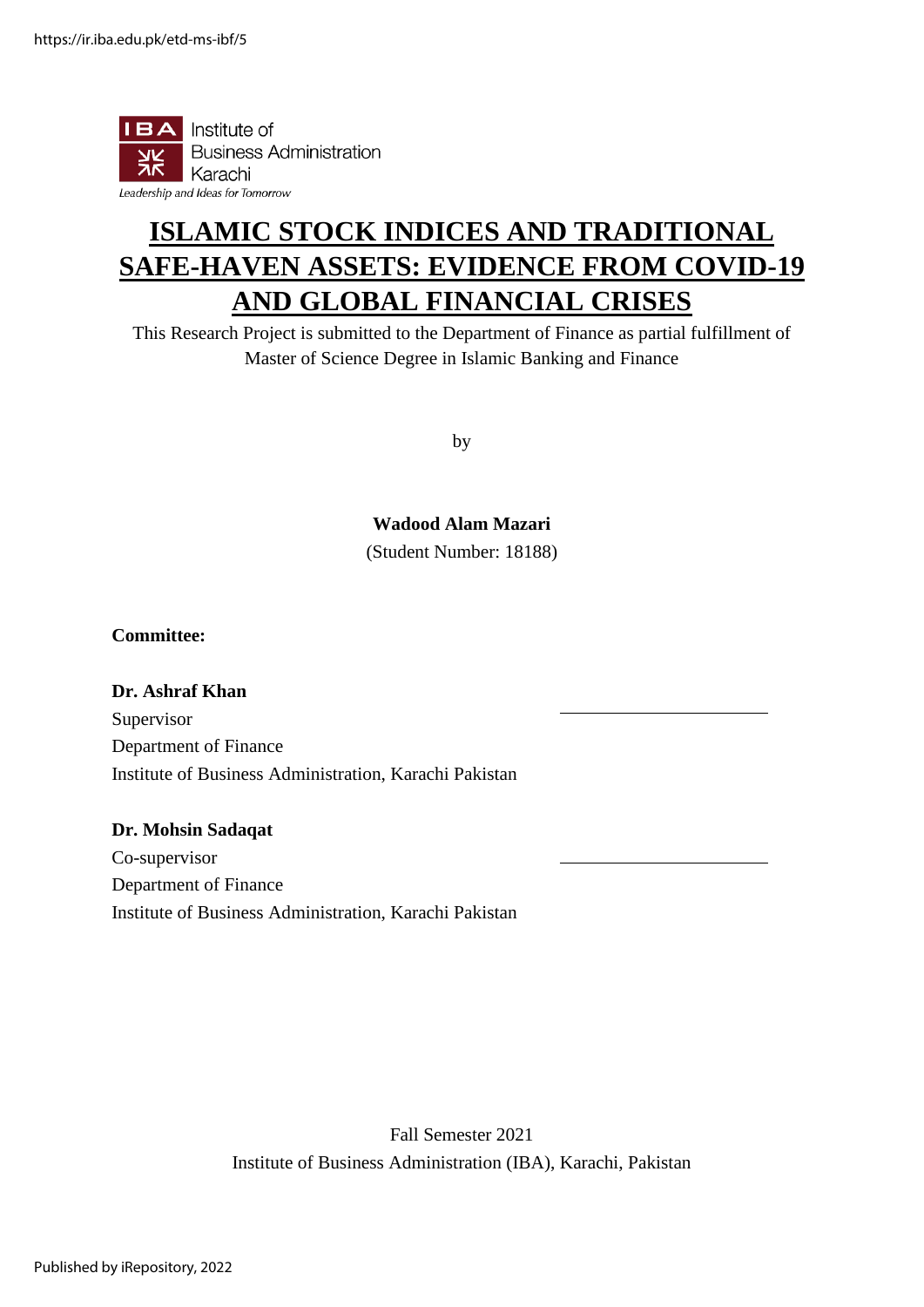### **Acknowledgment**

I would like to extend my hand of gratitude to everyone who directly or indirectly helped me to achieve this milestone. I am especially thankful to my supervisors Dr. Ashraf Khan and Dr. Mohsin Sadaqat for their unconditional support and guidance. I am thankful to our Program Director Dr. Irum Saba for her continued assistance throughout the degree program.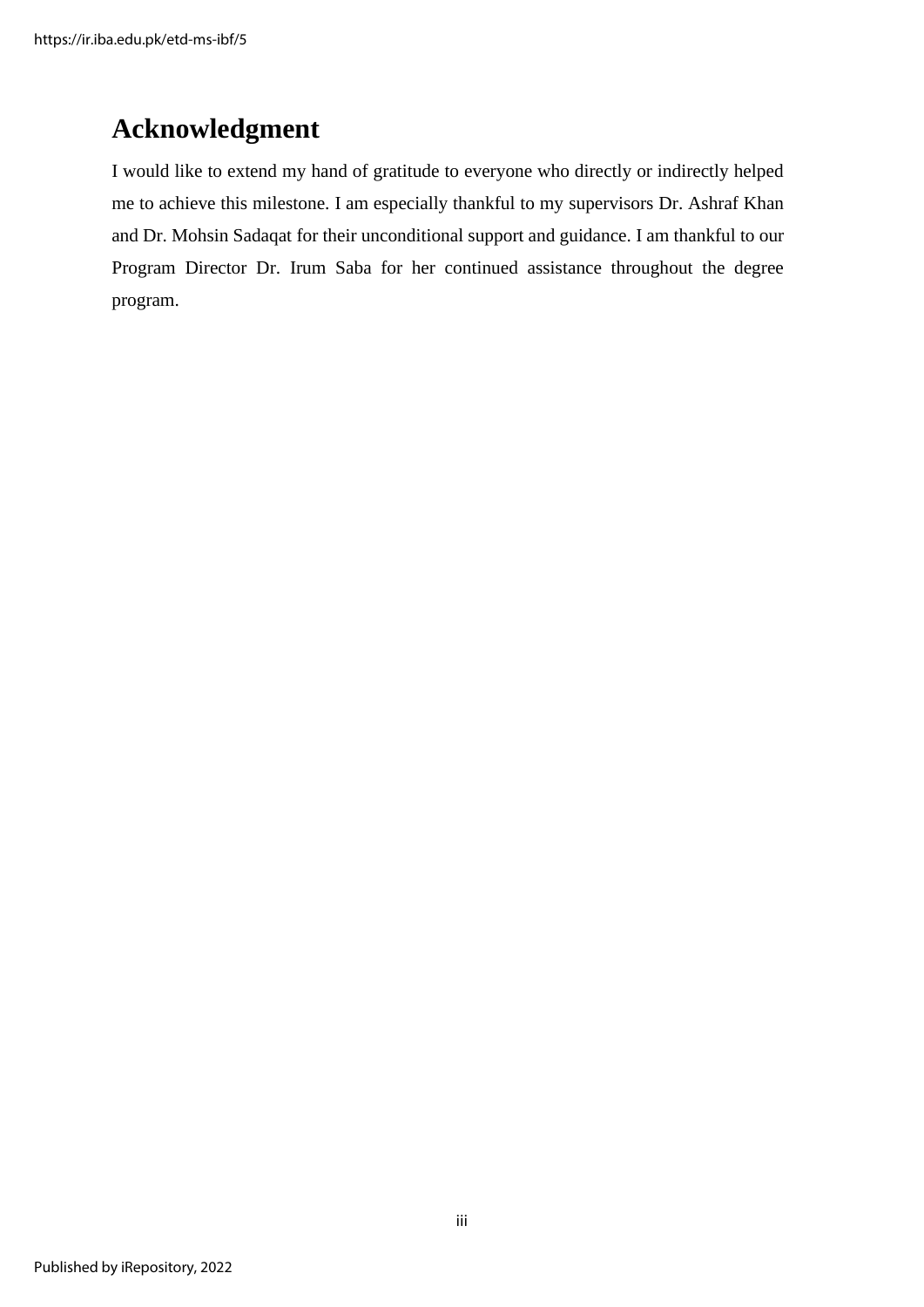# **Table of Contents**

| 5.3 Maximum Negative Results in the period of Global Financial Crises and COVID-199 |
|-------------------------------------------------------------------------------------|
|                                                                                     |
|                                                                                     |
|                                                                                     |
|                                                                                     |
|                                                                                     |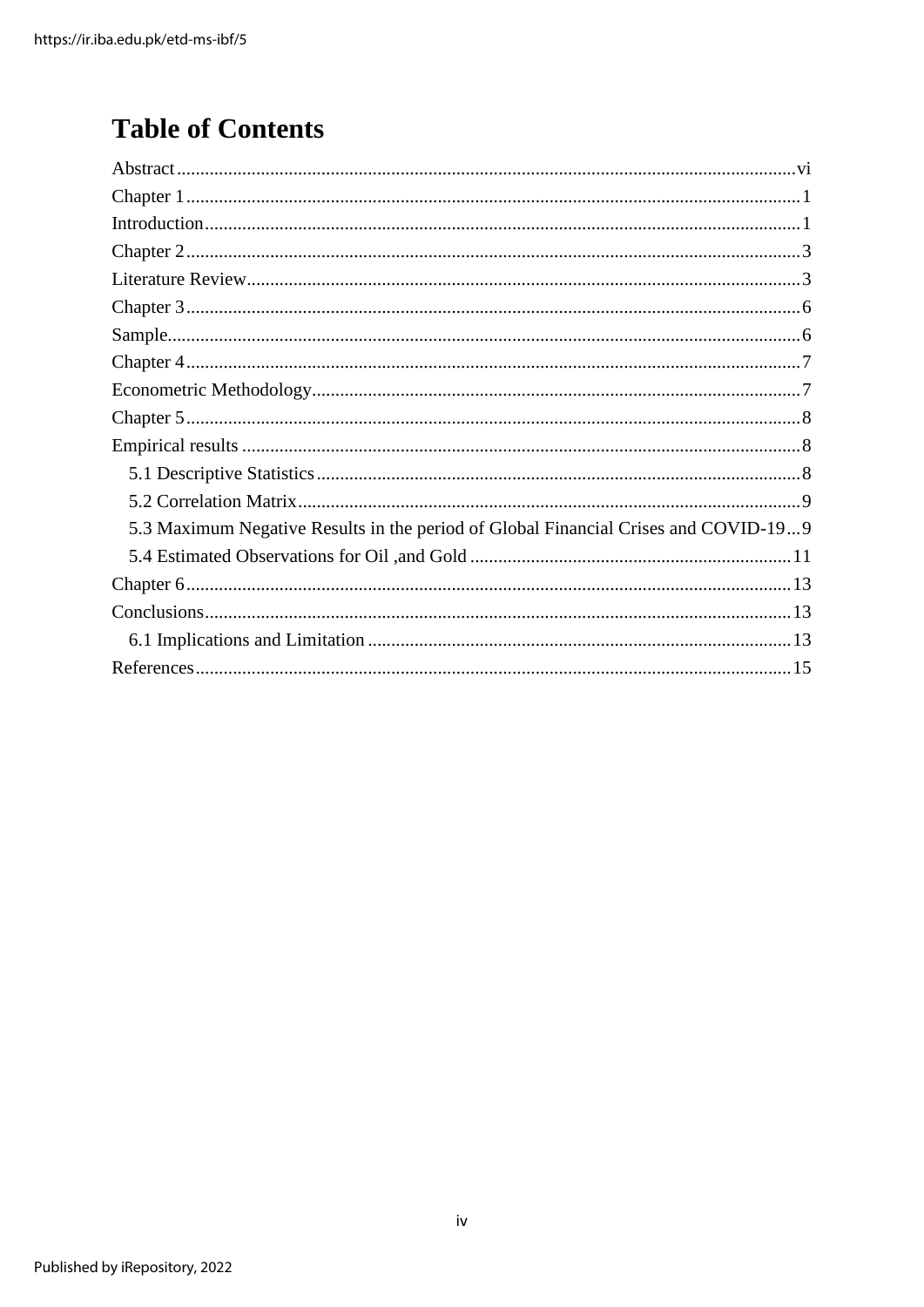## **List of Tables**

| Table 6: Estimation results for Oil as a haven asset during the 2008 GFC and Covid-19  |  |
|----------------------------------------------------------------------------------------|--|
|                                                                                        |  |
| Table 7: Estimation results for Gold as a haven asset during the 2008 GFC and Covid-19 |  |
|                                                                                        |  |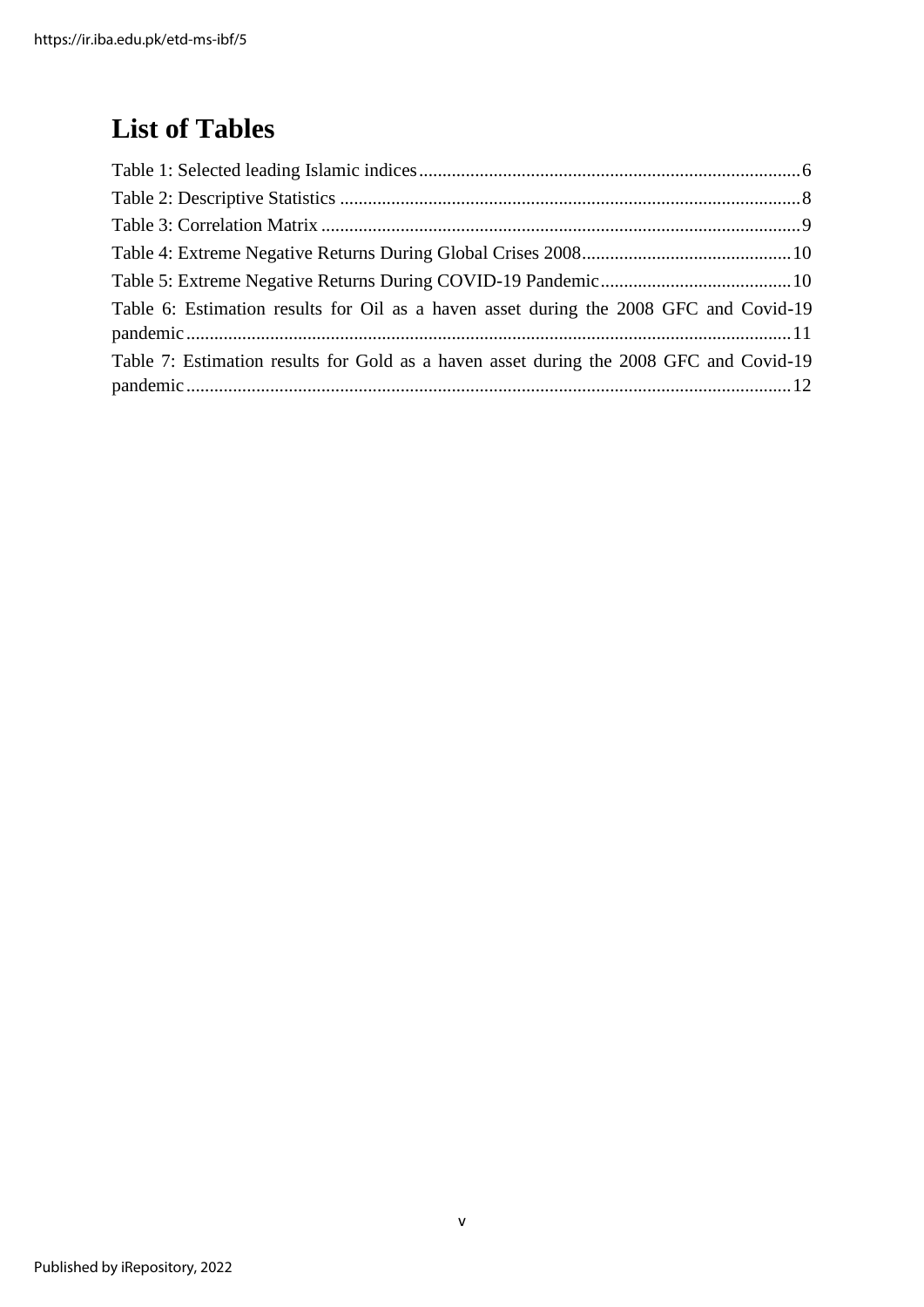### <span id="page-6-0"></span>**Abstract**

This study analyzes the performance of safe haven assets (gold and oil) whether they can be used as hedge against Islamic Equity Indices. The study assessed the performance in the times of the Global Financial Crises 2008 and COVID-19 Pandemic. Our analysis of safe haven assets against seven Islamic equity indices shows that both gold and oil partially performed as hedge during GFC but not in COVID-19. The result of gold was contrary to earlier held belief that it acts as hedge during stressful time. Apparently, investors have lost trust in gold. It is suggested that investors may consider other assets for investment hedging and diversification.

*Keywords:* Gold, Oil, Islamic equity, financial crisis, Covid-19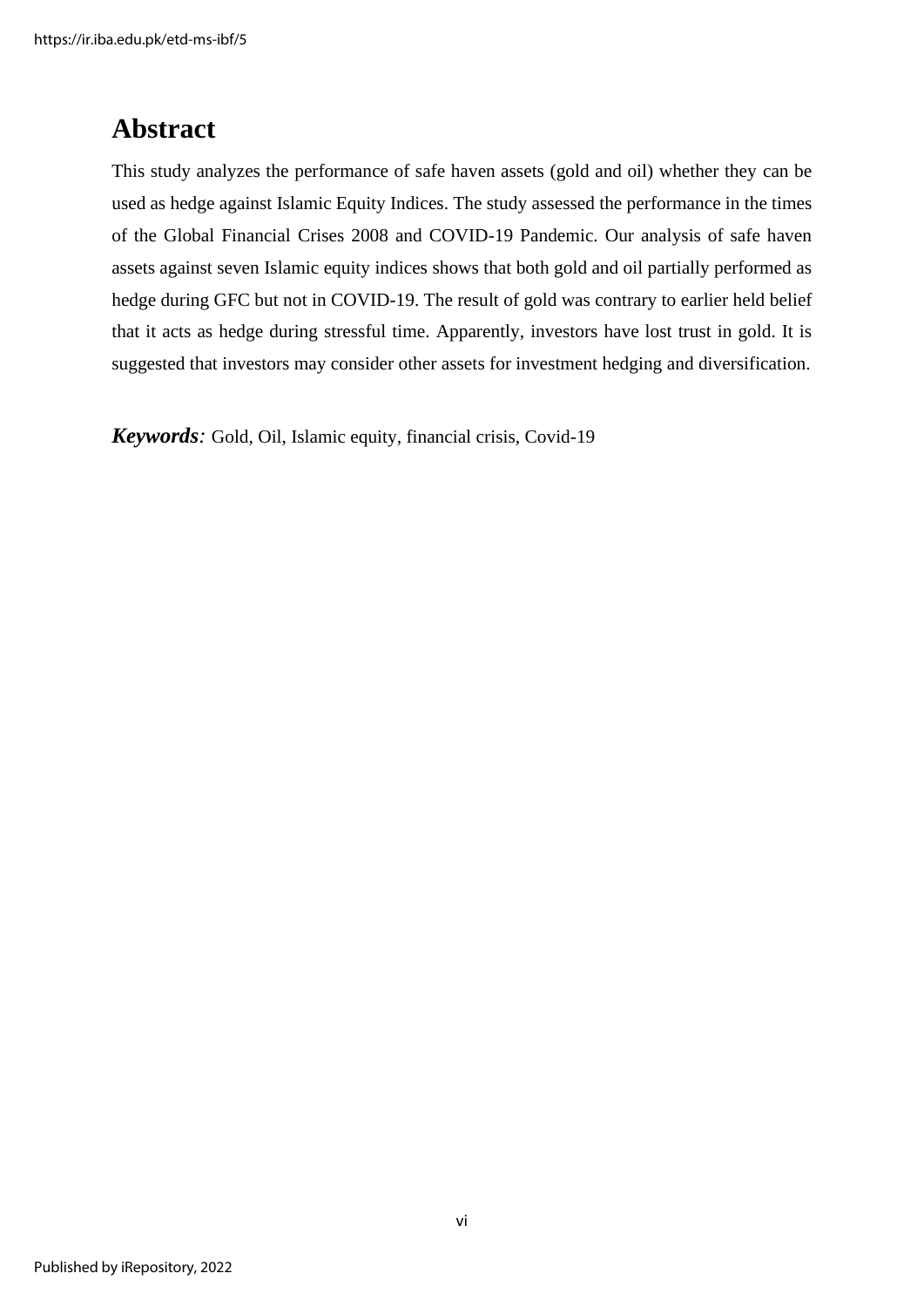# <span id="page-7-1"></span><span id="page-7-0"></span>**Chapter 1 Introduction**

Do the capital markets and safe haven assets tend to be in sync with each other? Does Islamic Equity move along or opposite to safe haven assets? Is the option of diversification in Islamic Equity markets and safe haven assets still valid or they both have synchronized into the same thing? Investors are now more interested to investigate such queries more than ever before.

An important question is which investment avenue is inversely correlated with stocks (act as hedge) or safe haven (inversely linked to stocks in extreme shocks) in various instances of share market uncertainty. To assess the viability of their diversification and synchronization, the existing literature has been thoroughly explored. We began with oil and gold as they get more attention in news and discussions.

Traditional rationale shows that assets such as gold and oil are safe havens in troubling times (Baur and McDermott, 2010). Despite the fact that gold is very often referred as a safe asset since a long time, but the hypothesis has been tested only in near past. By using daily data from 1995 to 2005, Baur and Lucy (2010) investigated if gold is a hedge/safe asset. They concluded that it is safe for equities in some jurisdictions such as in Germany, USA, and United Kingdom on average basis, however, no such evidence could be found for bonds in any of markets in above jurisdictions. They further noted that gold can (usually do) act as safe asset for a short time such as 15 days or so, inferring that investor hold it only in extreme situations.

The addition of gold to various portfolios had a potential to mushroom returns (Jaffe, 1989). Hillier, Draper, and Faff (2006) noticed that metal assets are safe assets in bad times as they perform well in these times relative to others. Christie (1982) in his seminal paper investigated the asymmetry between volatility in stocks and returns and conditional volatility. He concluded that a decrease in the value of return increases the financial leverage making the stock riskier thus increasing the underlying volatility.

Developing on the documented empirical evidence, we included volatility into our study to see whether it serves as a hedge and/or safe haven. Volatility may be defined as a measurement of dispersion of results for a particular security or a market index as a whole. Conover et al. (2009) observed that investors could significantly enhance the portfolio performance by including equities of safe-haven assets in their portfolios. Riley (2010) noted that gold and other precious metal equities have better-expected returns relative to other asset classes. Besides gold, we also added oil in our study to see how it shows performance as another safe-haven asset.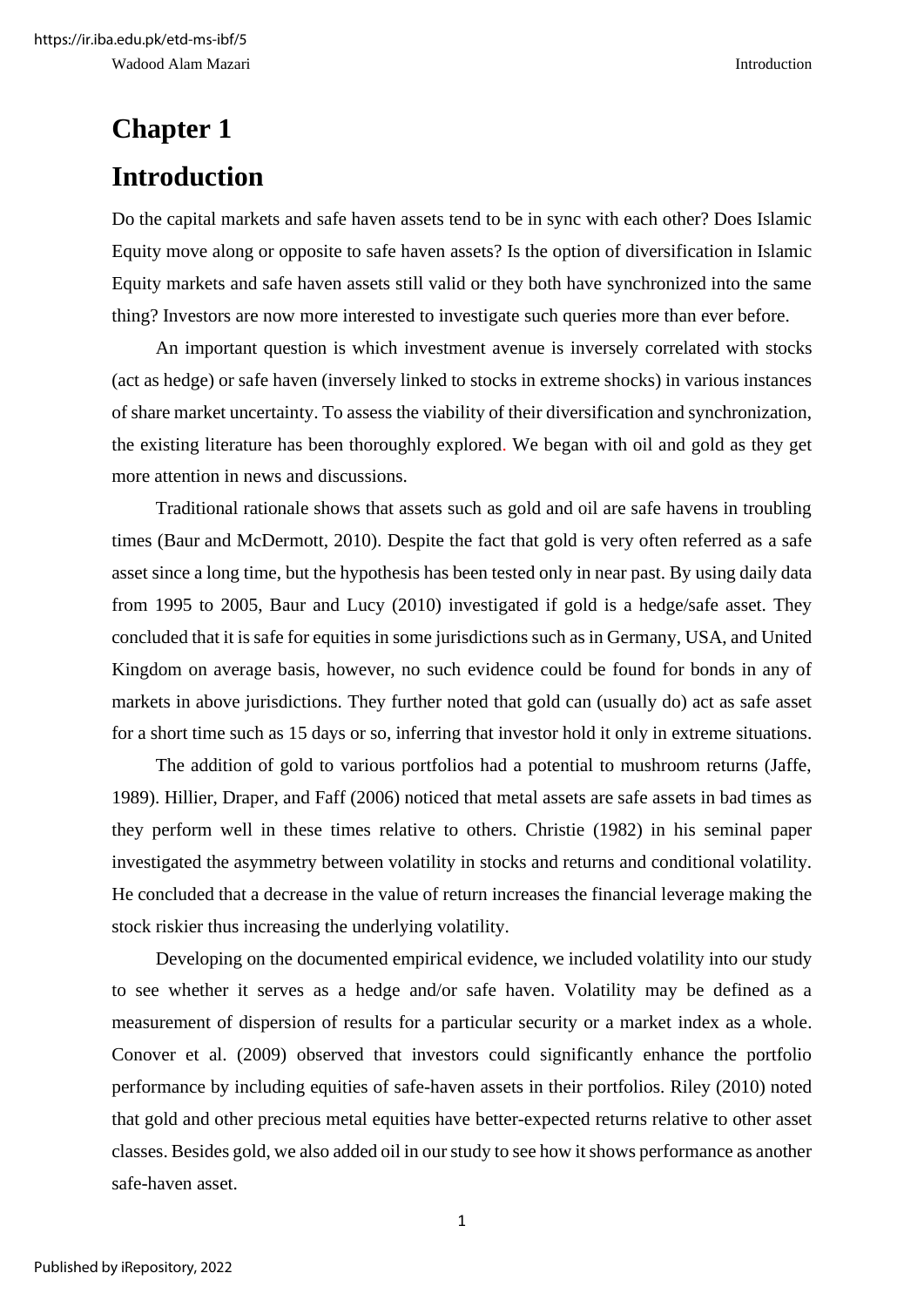Wadood Alam Mazari **Introduction** 

The significance of the relationship of Islamic equity with that of our subject assets (oil/gold) has been noted to be varying after GFC 2008. After the outbreak of COVID-19, the markets once again tended to show reproduce situations similar to GFC. In this study, we attempted to study whether the Islamic Equity can now be hedged against safe-haven assets, which is a widely perceived characteristic of Islamic indices.

The rest of the paper has been structured as follows. In Section 2 we look into the literature on the correlation of Islamic markets and safe-haven assets, especially during crises, and describe our expected results. In Section 3 we describe the sample built for empirical testing. In Section 4 we detailed our methodological approach, while in Section 5 we analyze our findings, with the conclusion in Section 6. Finally, Section 7 shows references.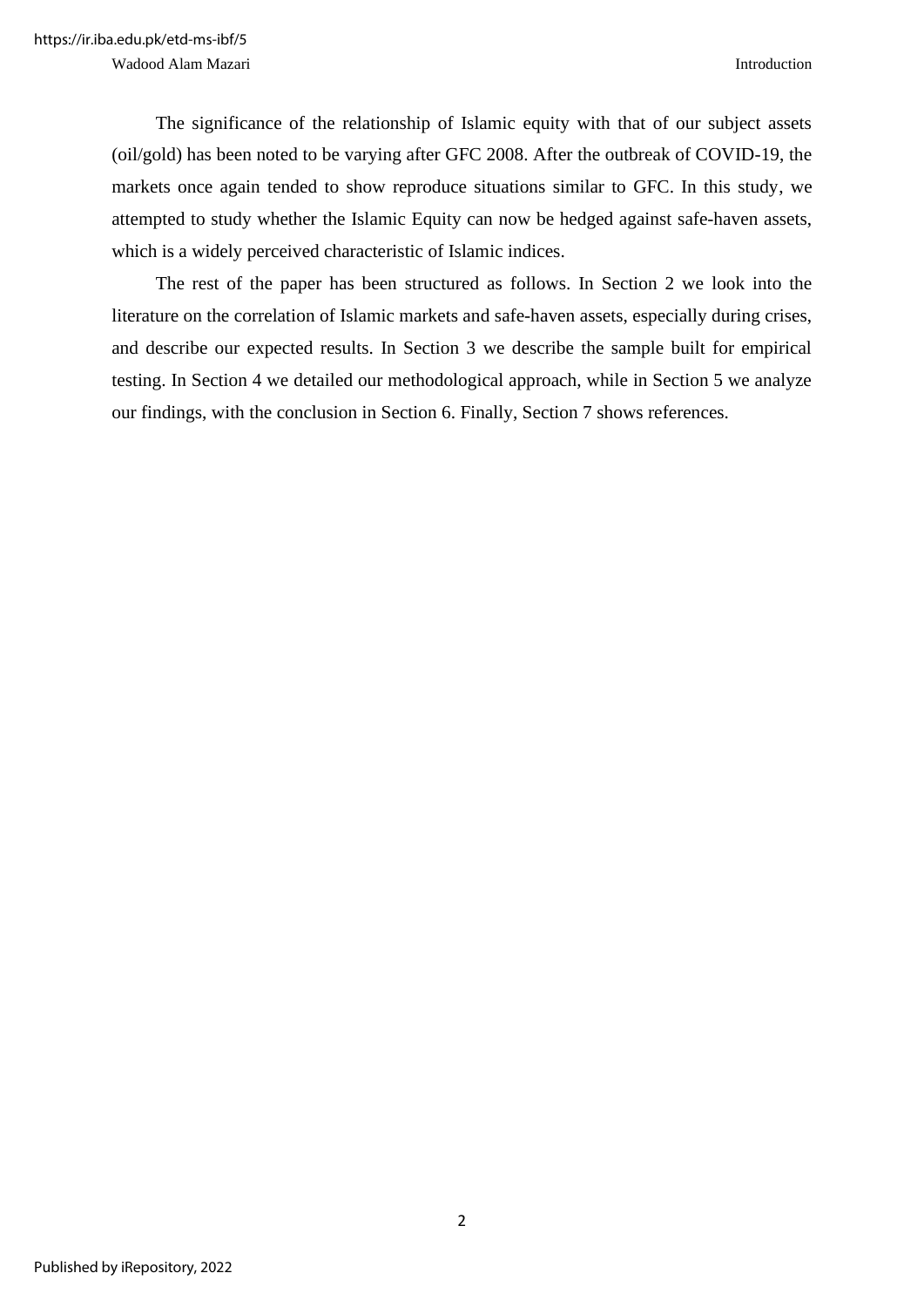# <span id="page-9-1"></span><span id="page-9-0"></span>**Chapter 2 Literature Review**

Financial markets have been increasingly connected by international investment and lending for many years now. Such a connection where brings benefits for stakeholders, it also exposes them to the vulnerability of shocks transmission across the borders. This risk motivates the investors to tweak their portfolio in way to accommodate safe haven assets in their investments.

In such a situation gold and oil are usually the assets which receive the attention of investors when diversifying their portfolios other than equities. We explored the literature of earlier studies which were conducted to ascertain any possible relationship among returns of Islamic Equity and that of commodities especially safe haven assets such as gold and oil.

Conventional rationality shows that equity and safe haven assets don't move along in the same pattern and have an inverse relationship (Fama 1981; Rosansky and Bodie, 1980; Bodie 1976). Gorton and Rouwenhorst (2006) observed that commodity market including oil and gold has been hosting portfolio diversification during the period of 1959-2004 which confirms the returns of commodity returns over long term. For the period of 1972- 2012).

The possible factors that drive them such an inverse relationship may include varying propensities and behaviors of different commodities over different phases of business cycles. Büyükşahin et al., (2010) documented those commodities and equities have the potential of showing strong relationships which may range from 0.40 to 0.45, featuring energy and nonenergy commodities. Returns of equities of several sectors and prices of oil had shown a dubious relationship for almost and at least two decades (1992-2012), showing that equity sector has been the leading variable for most of the time (Madaleno and Pinho, 2014).

Baur and McDermott, (2010) found that in times of plummeting stock prices, gold be a safe investment avenue. In an attempt to study the relationship between various agricultural commodities (crops) and US Stock Exchange, it was found that coffee and cocoa have some type of speculation phenomenal relationship with respect to US Stock Exchange, however, no such link was observed in case of sugar (Creti et al., 2013).

Jones and Kaul (1996) observed a substantial inverse impact of oil price shocks on US and Canadian quarterly stock prices in the postwar period. For the purpose of this study, they used standard cash-flow dividend valuation model.

An investigation of relationship among S&P returns, industrial production, short term interest rate, and monthly oil prices was conducted for the period of 1947-1996 through unrestricted VAR model. Results have shown that both oil prices and their volatility have a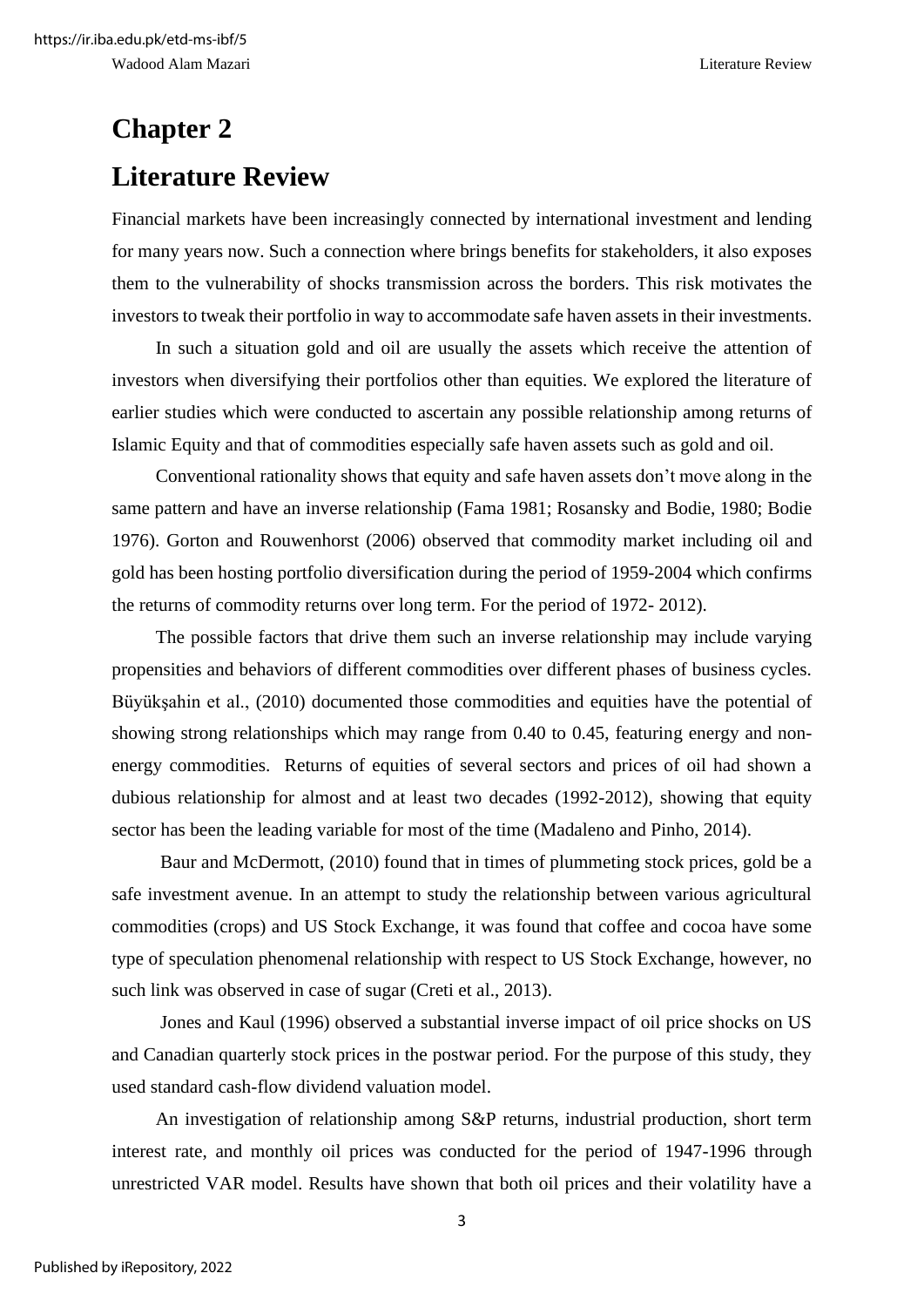pivotal role in impacting the stock returns of S&P 500 (Sadorsky, 1999). They found that commodity interconnectedness have ascended manifold since 2003, restricting the hedging substitutability in several portfolios.

Tang and Xiong (2012) conducted an analysis and concluded that prices of non-energy futures in USA correlated with oil prices more strongly than ever. These results show the financialization of the commodity market and facilitate to get a justified reason of sharp increase in price volatility of commodities (non-energy) around the crises period (2008). Bain (2014) investigates and states the traditional rationality suggests that the very high correlation between commodity and equity price changes during 2009-12 was an anomaly shaped by the global financial crisis and its corollaries.

They disagree with that belief. Instead, their opinion is that the financialization of commodity markets will thwart the long-run correlation between commodities and equities returning top re-crisis lows.

They further concluded this during studying whether precious metals are safe investment in USA for investors during period of 1983-2013. It was evidenced by Guyot (2012) where he compared the performance of many DJ indexes and their regional counterparts. The analysis indicated that Islamic equity turned out to be more sensitive to geopolitical issue such as 9-11 incident.

Further research shows an inverse link between returns of Islamic equity and conventional firms in Saudi Arabia. This was observed during a study by Merdad et al., (2015). Charles et al., (2015) corroborate that Islamic portfolio perform higher than traditional ones in the crisis time. Different yet similar literature, by employing the dynamic conditional beta method, it was observed that Islamic shares tend to show a smaller distress risk than that of conventional ones particularly in short term, keeping the same the levels of systemic risk in the Global Financial Crises (Ahmet, 2015).

Islamic equity tends to establish the notion that it works on the principle of risk sharing. However, its performance as an alternate to conventional equities can be an interesting topic of debate. Though studies could not reach to any conclusive points, however, various observations have emerged showing mixed performance tendencies of Islamic equities in recent years. It was found that performance of Islamic equity was almost same as that of FTSE All-World index during the period of 1996-2003 (Hussein, 2004).

No compelling difference with respect to performance was observed between Islamic Equity (Girard and Hassan,.2008). Moreover, after controlling for market risk, size, book-tomarket, momentum, and local and global factors, it was concluded that the difference in return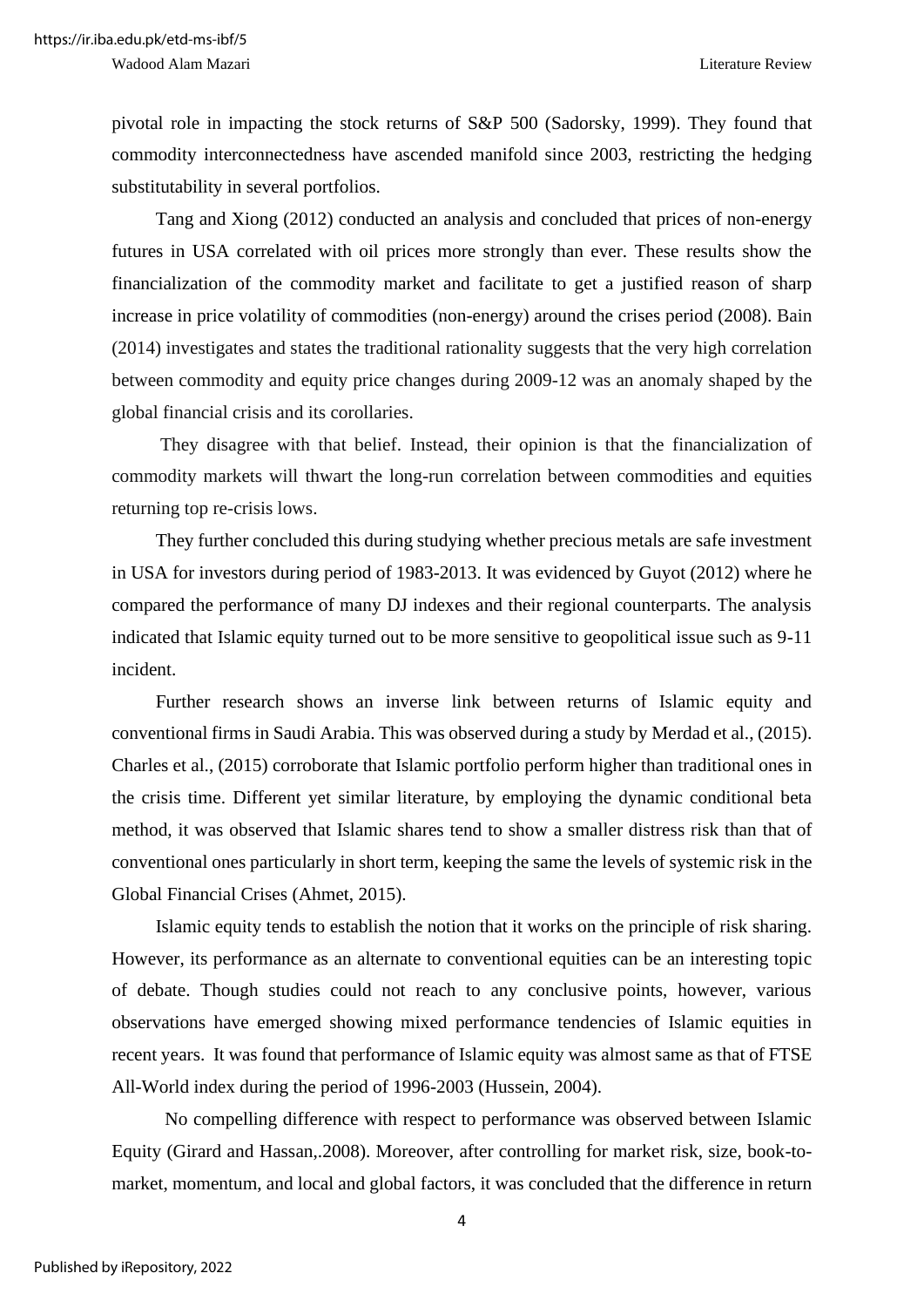Wadood Alam Mazari **Literature Review** Literature Review

between Islamic and conventional indices is not significant. A comprehensive study states that Islamic indexes delivered investors with positive unusual returns over 1996-2003, however they underperformed over the bear market (Hussein and Omran, 2005). It was noted that Islamic indices performed better than their conventional indices during periods of crisis, however results are indecisive for the non-crisis periods.

The underlying reasoning can be orthodox nature of Shari'ah-compliant investments extending to investors lucrative investment alternative during crisis (Ho et. al, 2014). Al Khazali, Lean and Samet (2014) noted that Islamic indices of US, European, and that of global have outperformed conventional counterparts during 2007-2012. It is worthy to mentioned here that conventional equities dominated Islamic ones in second and third orders in almost all markets with the exception of European one. They further documented that, with regard to volatility spillover, it was evidenced that a substantial spillover took place from conventional to Islamic indices.

Frequently, the correlations between commodity returns and Islamic equity plummeted continuously since 2012 (Terazono, 2015). Mustafa et al., (2016) discovered that both oil and gas show a similar degree of correlation with Islamic equity for the period of 1999-2007.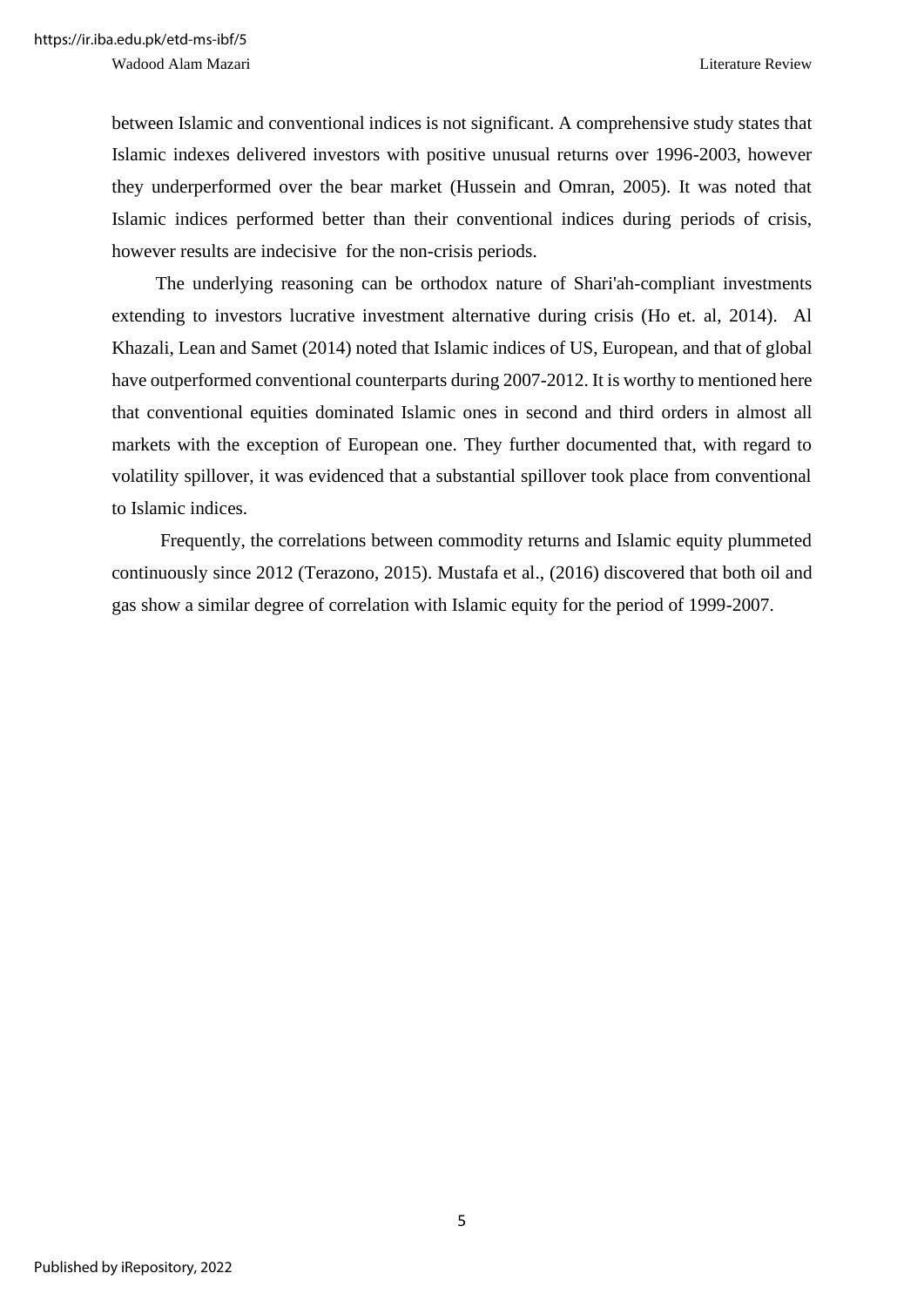# <span id="page-12-0"></span>**Chapter 3**

## <span id="page-12-1"></span>**Sample**

We collected our dataset by extracting data from Bloomberg Professional services for famous Islamic Equity indices and safe haven assets such as gold and oil, shared by Dow Johns (DJ) covering the period of January 2004 to August 2020 (last available at the time of data collection).

The chosen indices pertain to following geographical locations: World, Europe, United States of America, Gulf Countries, Asia Pacific

|  | Table 1: Selected leading Islamic indices |  |  |  |
|--|-------------------------------------------|--|--|--|
|--|-------------------------------------------|--|--|--|

<span id="page-12-2"></span>

| Islamic index                                           | <b>Ticker</b> |
|---------------------------------------------------------|---------------|
| Dow Jones Islamic Market World Index (DJ World Islamic) | <b>DJIM</b>   |
| Dow Jones Islamic Market Asia-Pacific (DJ Asia Islamic) | <b>DJIAP</b>  |
| Dow Jones Islamic Market Europe (DJ EU Islamic)         | <b>DJIEU</b>  |
| Dow Jones Islamic Market GCC (DJ GCC Islamic)           | <b>DJIGCC</b> |
| Dow Jones Islamic Market US index (DJ US Islamic)       | <b>IMUS</b>   |
| S&P Shariah Index                                       | <b>SHX</b>    |

Subsequently the daily return of chosen indices was calculated as follows:

$$
R_d = \ln \frac{P_d}{P_{d-1}}
$$

In the above equation  $R_d$  denotes the return on day d, whereas  $P_d$  stands for price at day *d*. To consider and describe all possible interactions, daily returns were used, as it was also employed in Sclip et al. (2016). We used a long time period (2004-2020) for our data which includes Global Financial Crises and Covid-19 Pandemic, for testing our hypothesis.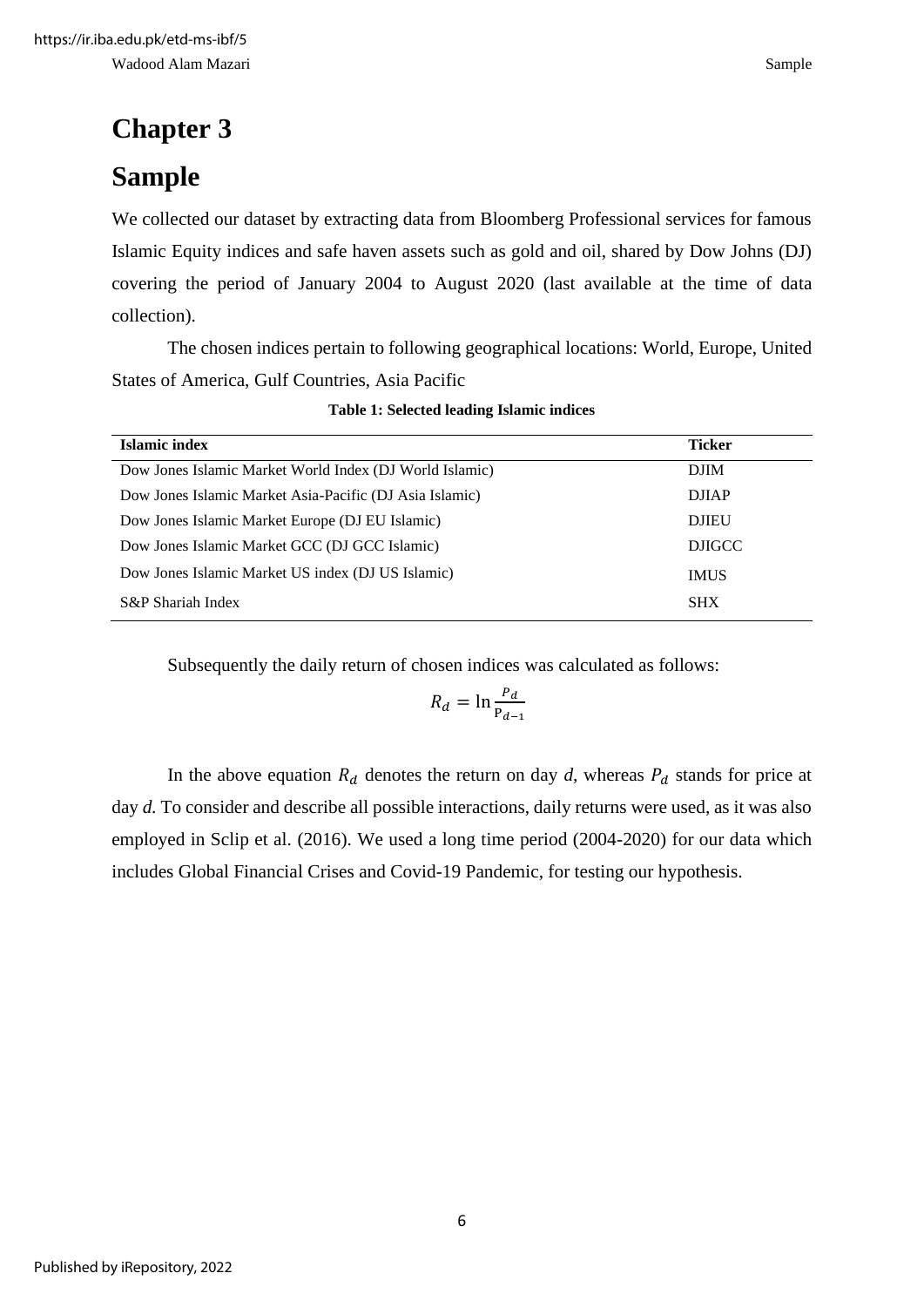### <span id="page-13-0"></span>**Chapter 4**

### <span id="page-13-1"></span>**Econometric Methodology**

Following the traditional literature (such as Baur and McDermott, 2010),we also employed estimated model as:

$$
RA_{i,t} = \beta_0 + \beta_1 * RS_{j,t} + \beta_2 * GFC * RS_{j,t} + \beta_3 * COVID * RS_{j,t} + \varepsilon_{i,t}
$$
\n
$$
\tag{1}
$$

$$
\sigma_{i,t}^2 = \omega_i + \left(\alpha + \gamma l_{i,t-1}\right) \varepsilon_{i,1-t}^2 + \beta o_{i,t-1}^2 \tag{2}
$$

In above equation (1)  $RA_i$  shows the log return of all the included asset i.  $RSj$  denotes the daily log returns in US dollars of a stock market index j in time t. GFC (Global Financial Crises) being a dummy variable, having value of 1 from the assigned time phase Dec 2007 to June 2009 GFC, and 0 for other time periods. The other dummy variable, COVID-19 (December 2019 to August 2020(available data)), is constructed similar to the GFC. εit (known as the residual term) is explained T-ARCH as defined in Equation (2. A simple ARCH has a restriction that it considers only magnitude of lagged error i.e., it squares them, and the impact of sign is ignored. However, it is believed that negative shocks produce more rigorous impacts on returns than those of positive ones. Therefore, the introduction of an extension T-ARCH appears reasonable. The  $\gamma l t-1$  is a signal function that takes the value one if the corresponding lagged unconditional SD is below zero, and 0 in other cases. As the returns are volatile and do not show a linear pattern, therefore, Ordinary Least Squares (OLS) method was not used. So, when there is heteroskedasticity, results appear to make a clutter rather showing a linear pattern.

The understanding of above Equations to confirm if the asset i (gold and oil) behaves as a safe haven in stressful times, as follows.  $\beta_1$  is the safe-haven asset's (gold/oil) normal line beta (excluding the period of both GFC and COVID-19) considering the market. If  $\beta_2$ (including  $\beta_1$ ) is non-positive and statistically significant/(insignificant), then the relevant (gold/oil) acts as a strong (weak) asset from stock index market losses in financial crises period. Similarly,  $\beta_3$  (including  $\beta_1$  not necessarily  $\beta_2$ ) is non-positive and statistically significant/(insignificant) then asset i performs as a strong (weak) asset from stock index losses in the pandemic.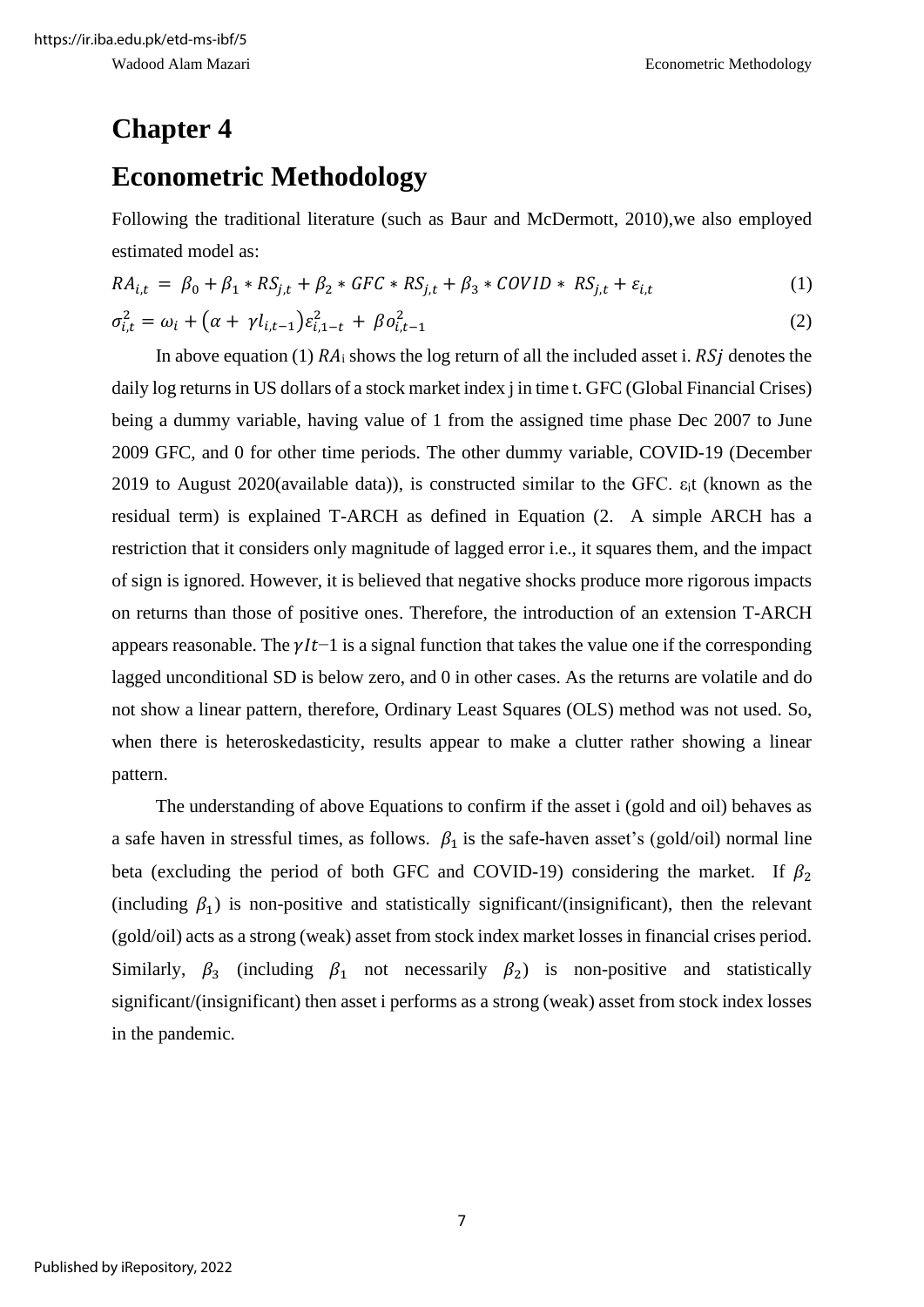# <span id="page-14-1"></span><span id="page-14-0"></span>**Chapter 5 Empirical results**

#### <span id="page-14-2"></span>**5.1 Descriptive Statistics**

Table 1 demonstrates the descriptive statistics of daily returns of the analysis. The mean of all (except oil) is positive ranging from 0.0002 to 0.0004. The mean of oil (-0.0004) is far below than others. The means of gold and oil have equal yet opposite values. Among stock indices, DJ Dow Jones Islamic Market GCC (DJ GCC Islamic) has the lowest value (0.0002) and the maximum value of (0.0004) is shared by the Dow Jones Islamic Market US index (DJ US Islamic) and S&P Shariah Index. The negative skewness of gold and oil counter the expected characteristic of being safe-haven assets, in fact, they turned out to be more risky ones. Surprisingly all index have negative skewness coupled with a significantly high kurtosis which indicates a reasonably large crash risk

<span id="page-14-3"></span>

| <b>Descriptive Statistics</b> |      |             |                             |                |                |                 |                 |  |  |
|-------------------------------|------|-------------|-----------------------------|----------------|----------------|-----------------|-----------------|--|--|
| <b>Variable</b>               | N    | <b>Mean</b> | <b>Median</b>               | <b>Minimum</b> | <b>Std Dev</b> | <b>Skewness</b> | <b>Kurtosis</b> |  |  |
|                               |      |             | <b>Safe Haven Assets</b>    |                |                |                 |                 |  |  |
| Gold                          | 4344 | 0.0004      | 0.0004                      | (0.0966)       | 0.0111         | (0.3482)        | 5.4172          |  |  |
| O <sub>il</sub>               | 4344 | (0.0004)    | 0.0009                      | (3.0597)       | 0.0570         | (37.8378)       | 1,963.1614      |  |  |
|                               |      |             | <b>Stock Market Returns</b> |                |                |                 |                 |  |  |
| <b>DJIM</b>                   | 4345 | 0.0003      | 0.0006                      | (0.0919)       | 0.0100         | (0.4692)        | 13.4298         |  |  |
| <b>DJAP</b>                   | 4345 | 0.0003      | 0.0008                      | (0.0923)       | 0.0109         | (0.3784)        | 7.6242          |  |  |
| <b>DJEU</b>                   | 4345 | 0.0003      | 0.0005                      | (0.1111)       | 0.0128         | (0.0000)        | 10.9161         |  |  |
| <b>DJIEM</b>                  | 4345 | 0.0003      | 0.0008                      | (0.0876)       | 0.0115         | (0.4205)        | 8.4963          |  |  |
| <b>DJIGCC</b>                 | 4345 | 0.0002      | 0.0000                      | (0.1431)       | 0.0123         | (1.4271)        | 24.2749         |  |  |
| <b>IMUS</b>                   | 4345 | 0.0004      | 0.0005                      | (0.1209)       | 0.0118         | (0.1371)        | 14.9416         |  |  |
| <b>SHX</b>                    | 4345 | 0.0004      | 0.0004                      | (0.1212)       | 0.0116         | (0.0868)        | 16.0587         |  |  |

#### **Table 2: Descriptive Statistics**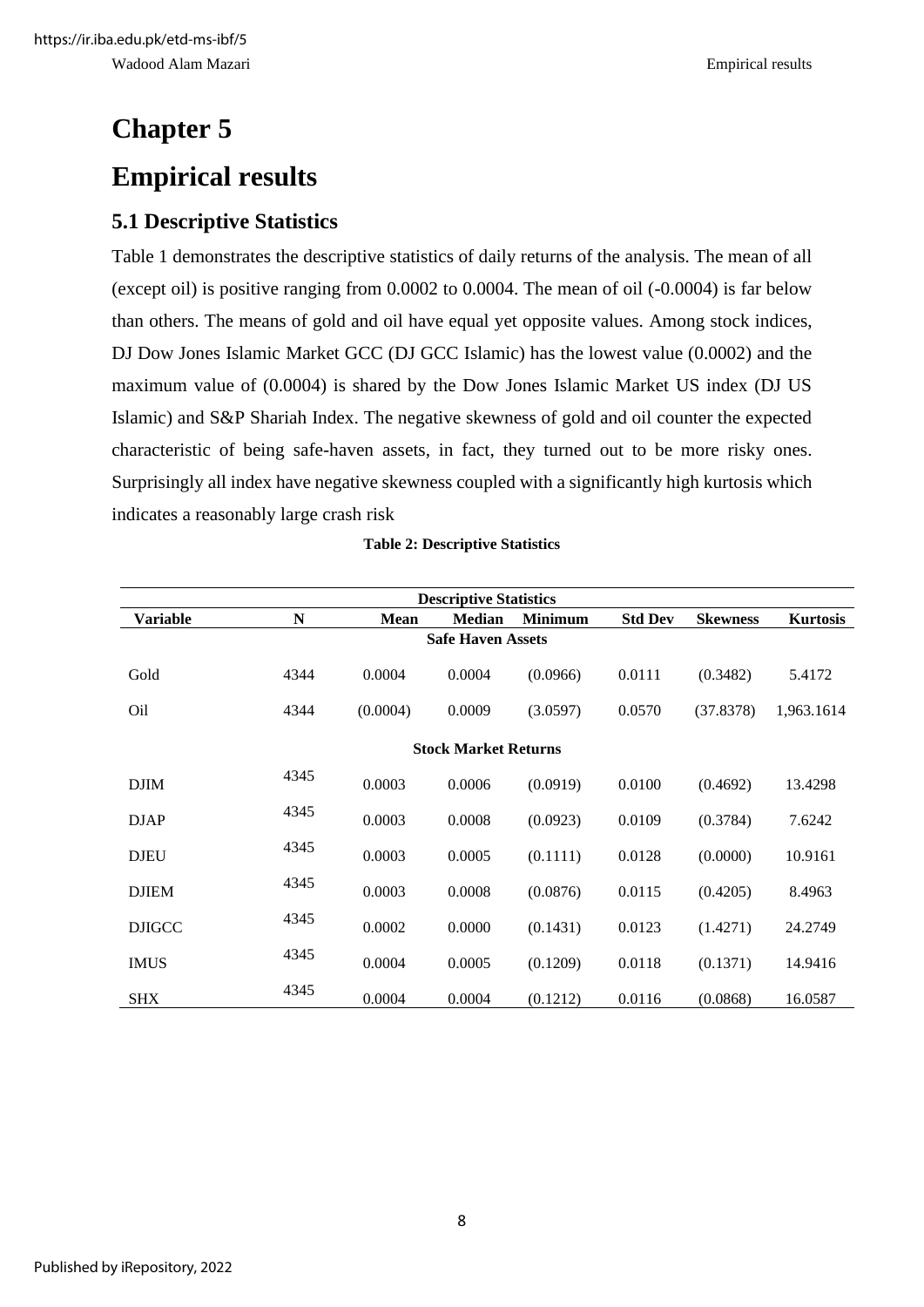#### <span id="page-15-0"></span>**5.2 Correlation Matrix**

Table 2 below shows that correlation matrix among safe haven assets and different stock indices. As expected, gold and oil have positive correlation (0.0812) which indicates these assets move in tandem.

<span id="page-15-2"></span>

|               | <b>DJIM</b> | DJAP   | <b>DJEU</b> | <b>D.JIEM</b> | <i>DJIGCC</i> | <b>IMUS</b> | <b>SHX</b> | Gold   | OIL    |
|---------------|-------------|--------|-------------|---------------|---------------|-------------|------------|--------|--------|
| <b>DJIM</b>   | 1.0000      |        |             |               |               |             |            |        |        |
| <b>DJAP</b>   | 0.5155      | 1.0000 |             |               |               |             |            |        |        |
| <b>DJEU</b>   | 0.7977      | 0.4961 | 1.0000      |               |               |             |            |        |        |
| <b>DJIEM</b>  | 0.7068      | 0.8239 | 0.6821      | 1.0000        |               |             |            |        |        |
| <b>DJIGCC</b> | 0.1891      | 0.2252 | 0.1689      | 0.2452        | 1.0000        |             |            |        |        |
| <b>IMUS</b>   | 0.9227      | 0.2423 | 0.5578      | 0.4667        | 0.1281        | 1.0000      |            |        |        |
| <b>SHX</b>    | 0.9179      | 0.2369 | 0.5525      | 0.4573        | 0.1289        | 0.9976      | 1.0000     |        |        |
| <b>GOLD</b>   | 0.1428      | 0.2035 | 0.2172      | 0.1947        | (0.0494)      | 0.0259      | 0.0204     | 1.0000 |        |
| OIL           | 0.1895      | 0.0962 | 0.1458      | 0.1396        | 0.0642        | 0.1664      | 0.1667     | 0.0812 | 1.0000 |

#### **Table 3:Correlation Matrix**

Contrary to our expectations correlation of both gold and oil with stock indices is positive with only one exception. The correlations are range from a minimal amount of 0.0962 (Oil/DJ Asia Pacific) to a large correlation of 0.9179 (SHX/JIM) The positive correlation means that they cannot be hedged against each other and move in tandem. Gold is negatively correlated with (DJ GCC Islamic) which can be used as a potential

### <span id="page-15-1"></span>**5.3 Maximum Negative Results in the period of Global Financial Crises and COVID-19**

In this part, the performance of safe haven assets has been analyzed during extreme losses during the period of Global Financial Crises (GFC) and COVID-19. We used the DJ Islamic World index as a proxy of indices and tested safe haven assets performance against it. In Table 3, we gathered data for extreme losses in DJIM (highlighted below). We expected that safe asse should have positive returns or at least close returns during extreme losses of stocks to be retaint the characteristics of being haven assets.

Gold has shown losses in five out of 10 occurrences and moved along with DJIM. However, the magnitude of its losses was less intense than those of DJIM. At four instances it

hedge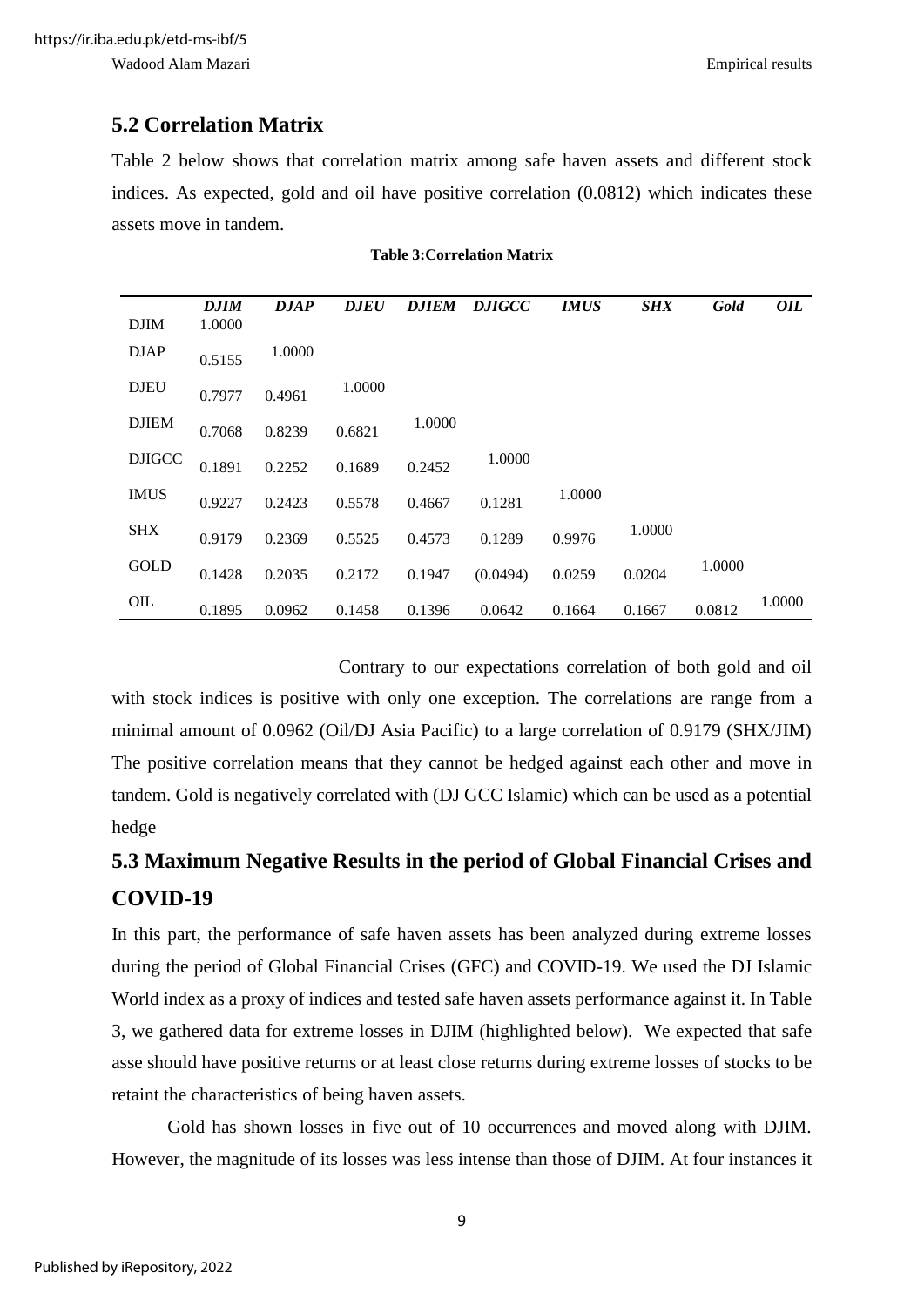Wadood Alam Mazari Empirical results

did should show positive returns and zero at one instance. It can be argued that gold has partially shown characteristics of being a haven asset during GFC. On the other hand, oil had experienced similar results to those of DJIM and even its losses at some instances were greater than those of DJIM (see November 6/20, 2020) below. Oil did not perform as a hedge in the said period

<span id="page-16-0"></span>

| <b>Extreme Negative Returns During Global Crises 2008</b> |             |             |             |              |               |             |            |         |         |  |
|-----------------------------------------------------------|-------------|-------------|-------------|--------------|---------------|-------------|------------|---------|---------|--|
| <b>Dates</b>                                              | <b>DJIM</b> | <b>DJAP</b> | <b>DJEU</b> | <b>D.HEM</b> | <b>DJIGCC</b> | <b>IMUS</b> | <b>SHX</b> | Gold    | Oil     |  |
| $15$ -Oct-08                                              | $-0.08$     | $-0.02$     | $-0.07$     | $-0.06$      | $-0.01$       | $-0.09$     | $-0.09$    | 0.01    | $-0.05$ |  |
| $1-Dec-08$                                                | $-0.07$     | 0.00        | $-0.07$     | $-0.03$      | 0.08          | $-0.08$     | $-0.08$    | $-0.05$ | $-0.01$ |  |
| $22$ -Oct-08                                              | $-0.07$     | $-0.05$     | $-0.07$     | $-0.07$      | $-0.04$       | $-0.06$     | $-0.06$    | $-0.03$ | $-0.07$ |  |
| $29-Sep-08$                                               | $-0.07$     | $-0.02$     | $-0.06$     | $-0.05$      | 0.04          | $-0.08$     | $-0.07$    | 0.01    | $-0.10$ |  |
| $20-Nov-08$                                               | $-0.06$     | $-0.05$     | $-0.05$     | $-0.06$      | 0.00          | $-0.06$     | $-0.06$    | 0.00    | $-0.07$ |  |
| $6-Nov-08$                                                | $-0.06$     | $-0.06$     | $-0.08$     | $-0.07$      | $-0.01$       | $-0.05$     | $-0.05$    | $-0.01$ | $-0.07$ |  |
| $6-Oct-08$                                                | $-0.06$     | $-0.04$     | $-0.09$     | $-0.08$      | $-0.10$       | $-0.04$     | $-0.04$    | 0.03    | $-0.06$ |  |
| $10$ -Oct-08                                              | $-0.05$     | $-0.06$     | $-0.08$     | $-0.03$      | 0.00          | $-0.03$     | $-0.03$    | 0.00    | $-0.10$ |  |
| $9-Oct-08$                                                | $-0.04$     | 0.01        | $-0.02$     | 0.02         | 0.02          | $-0.07$     | $-0.07$    | $-0.02$ | $-0.03$ |  |
| $19-Nov-08$                                               | $-0.04$     | $-0.01$     | $-0.04$     | $-0.02$      | $-0.01$       | $-0.05$     | $-0.05$    | 0.01    | $-0.01$ |  |
| $2$ -Oct-08                                               | $-0.04$     | $-0.02$     | $-0.04$     | $-0.05$      | 0.00          | $-0.04$     | $-0.04$    | $-0.04$ | $-0.05$ |  |

**Table 4: Extreme Negative Returns During Global Crises 2008**

Table 4 shows a similar analysis for the Covid-19 period (Jan-July 2020). We see almost a replica of what we observed in GFC analysis. Gold has mixed (positive and negative) returns during the ten worst performing days of DJIM. Oil once again moved in tandem with DJIM and showed extreme losses even greater than those of DJIM. It can be stated that Gold has partially performed well but the oil may not be considered as a safe haven asset against bad days of DJIM.

Although we analyzed them in comparison with DJIM, however, the corresponding returns of other indices have also been mentioned in Table 3 and Table 4 for a general idea of performance in relevant periods

<span id="page-16-1"></span>

| <b>Extreme Negative Returns During COVID-19 Pandemic</b> |             |             |             |              |               |             |            |         |         |  |
|----------------------------------------------------------|-------------|-------------|-------------|--------------|---------------|-------------|------------|---------|---------|--|
| <b>Dates</b>                                             | <b>DJIM</b> | <b>DJAP</b> | <b>DJEU</b> | <b>DJIEM</b> | <b>DJIGCC</b> | <b>IMUS</b> | <b>SHX</b> | Gold    | Oil     |  |
| $16-Mar-20$                                              | $-0.09$     | $-0.05$     | $-0.02$     | $-0.07$      | $-0.05$       | $-0.12$     | $-0.12$    | $-0.02$ | $-0.09$ |  |
| $12-Mar-20$                                              | $-0.09$     | $-0.06$     | $-0.11$     | $-0.06$      | $-0.03$       | $-0.09$     | $-0.09$    | $-0.05$ | $-0.04$ |  |
| $9-Mar-20$                                               | $-0.06$     | $-0.04$     | $-0.05$     | $-0.06$      | $-0.14$       | $-0.07$     | $-0.07$    | 0.00    | $-0.32$ |  |
| $11$ -Jun-20                                             | $-0.04$     | $-0.02$     | $-0.03$     | $-0.02$      | 0.00          | $-0.06$     | $-0.06$    | 0.01    | $-0.08$ |  |
| $18-Mar-20$                                              | $-0.04$     | $-0.03$     | $-0.04$     | $-0.04$      | 0.01          | $-0.05$     | $-0.04$    | $-0.03$ | $-0.24$ |  |
| $11-Mar-20$                                              | $-0.04$     | $-0.02$     | $-0.02$     | $-0.02$      | $-0.02$       | $-0.05$     | $-0.05$    | 0.00    | $-0.04$ |  |
| $1-Apr-20$                                               | $-0.04$     | $-0.02$     | $-0.03$     | $-0.02$      | 0.00          | $-0.04$     | $-0.04$    | $-0.02$ | $-0.01$ |  |
| $27$ -Feb- $20$                                          | $-0.03$     | $-0.01$     | $-0.02$     | $-0.01$      | $-0.01$       | $-0.04$     | $-0.05$    | 0.01    | $-0.03$ |  |
| $24$ -Feb- $20$                                          | $-0.03$     | $-0.01$     | $-0.04$     | $-0.02$      | $-0.03$       | $-0.03$     | $-0.03$    | 0.02    | $-0.05$ |  |
| $21-Apr-20$                                              | $-0.03$     | $-0.02$     | $-0.03$     | $-0.02$      | $-0.02$       | $-0.03$     | $-0.03$    | $-0.01$ | $-1.24$ |  |

**Table 5:Extreme Negative Returns During COVID-19 Pandemic**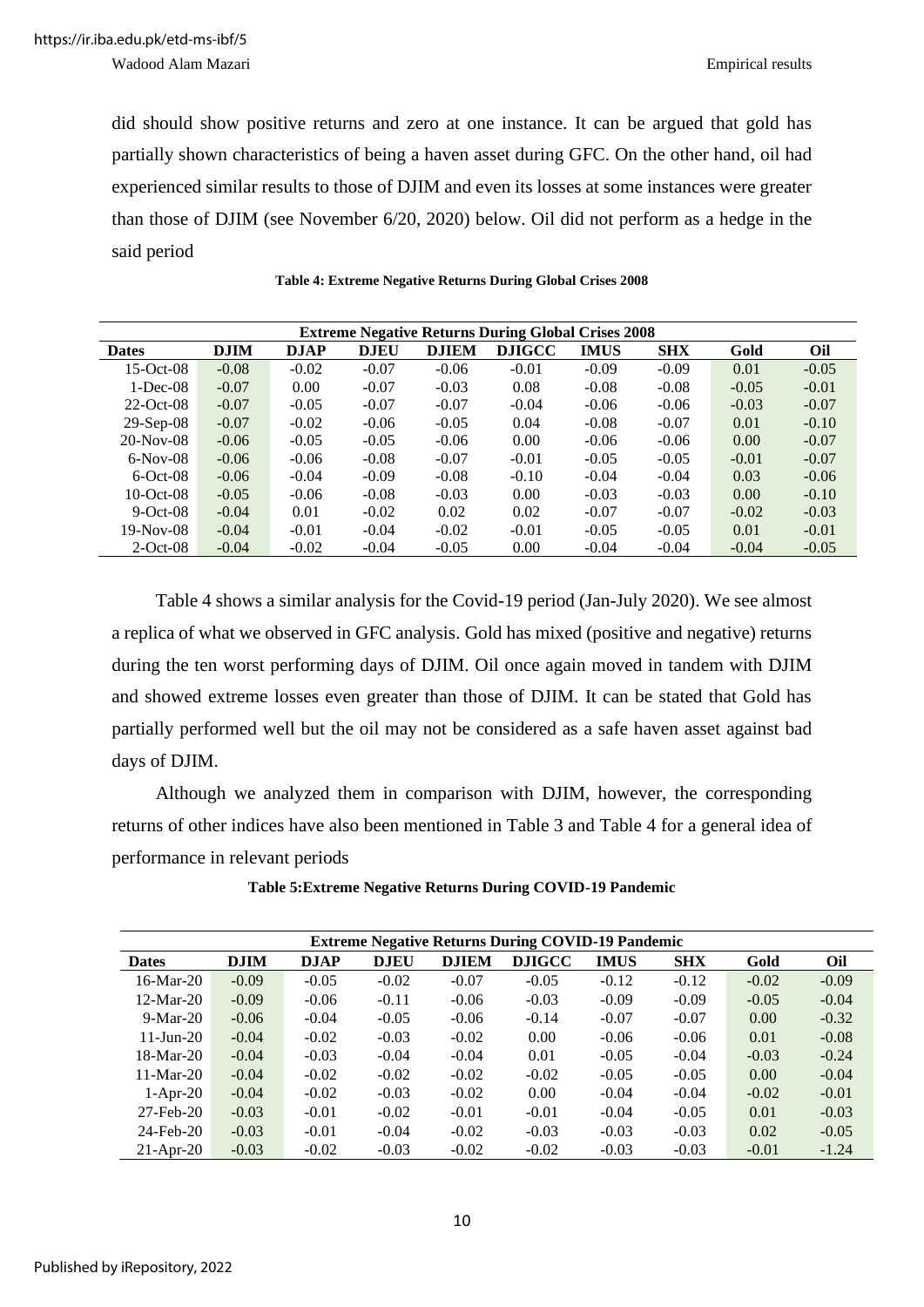#### <span id="page-17-0"></span>**5.4 Estimated Observations for Oil, and Gold**

In this section of our study, we studied the relationship of safe haven assets (gold and oil) with Islamic Equity indices using regression model as presented in Equation (1) and (2) above. The results have been presented in two separate tables below for Oil and Gold. The tables have parameters betas ( $\beta_0$ ) ( $\beta_1$ ) ( $\beta_2$ ) and ( $\beta_3$ ). ( $\beta_1$ ) is hedge when no impact of GFC and COVID is considered,  $(\beta_2)$  reflects the impact in GFC (includes  $\beta_{11}$ ) and  $(\beta_3)$  shows the relationship in COVID-19 (includes  $b_1$ ). Table 5 Table 6 present the results of the estimation for oil and gold respectively.

Beginning with oil, Table 5 shows the parameters estimates, we see  $\beta_1$  (hedge) is positive for all the seven indices and statistically significant for almost all of them. It demonstrates that the oil does not a serve as hedge against these listed stock indices. These results are in line with earlier studies e.g., Low et. al.(2016). However,  $\beta_2$  (GFC) shows a negative relation for all stock indices showing characteristics of safe haven assets for oil, though the relationship seems to be weaker for all the indices and may need further sensitivity analysis. Lastly,  $\beta_3$  (COVID-19) shows a positive yet weak relationship. It indicates oil cannot be used as a hedge against these stock indices during COVID-19 times

| <b>Estimations – Oil</b> |             |             |             |              |               |             |             |  |  |  |
|--------------------------|-------------|-------------|-------------|--------------|---------------|-------------|-------------|--|--|--|
| <b>Coefficients</b>      | <b>DJIM</b> | <b>DJAP</b> | <b>DJEU</b> | <b>DJIEM</b> | <b>DJIGCC</b> | <b>IMUS</b> | <b>SHX</b>  |  |  |  |
| Constant $(\beta_0)$     | $0.0003***$ | $0.0003**$  | $0.0001*$   | $0.0004***$  | $0.0006***$   | $0.0003**$  | $0.0002**$  |  |  |  |
|                          | (0.0001)    | (0.0001)    | (0.0001)    | (0.0001)     | (0.0001)      | (0.0001)    | (0.0001)    |  |  |  |
| Hedge( $\beta_1$ )       | $0.0728***$ | $0.0199***$ | $0.0581***$ | $0.0615***$  | $0.0299***$   | $0.0791***$ | $0.0747***$ |  |  |  |
|                          | (0.0037)    | (0.0040)    | (0.0050)    | (0.0051)     | (0.0038)      | (0.0044)    | (0.0043)    |  |  |  |
| GFC $(\beta_2)$          | $-0.0019*$  | $-0.0028**$ | $-0.0030*$  | $-0.0028**$  | $-0.0059**$   | $-0.0011*$  | $-0.0010*$  |  |  |  |
|                          | (0.0011)    | (0.0013)    | (0.0015)    | (0.0014)     | (0.0022)      | (0.0012)    | (0.0012)    |  |  |  |
| COVID-<br>$19(\beta_3)$  | $0.0008*$   | $0.0005*$   | $0.0000*$   | $0.0009*$    | $0.0004*$     | $0.0009*$   | $0.0008*$   |  |  |  |
|                          | (0.0009)    | (0.0008)    | (0.0010)    | (0.0010)     | (0.0006)      | (0.0011)    | (0.0011)    |  |  |  |

<span id="page-17-1"></span>**Table 6: Estimation results for Oil as a haven asset during the 2008 GFC and Covid-19 pandemic**

In Table 6 below, the results of gold have been presented. Coincidently we observed a similar pattern for gold as for oil above. We see  $\beta_1$  (hedge) is positively related with all stock indices which shows it cannot be used as a hedge for stocks in these indices. These relationships are statistically significant. Moving down in table, again we see  $\beta_2$  (GFC) is negatively related to all stock indices. Although negative relation gives an impression of qualifying as hedge, yet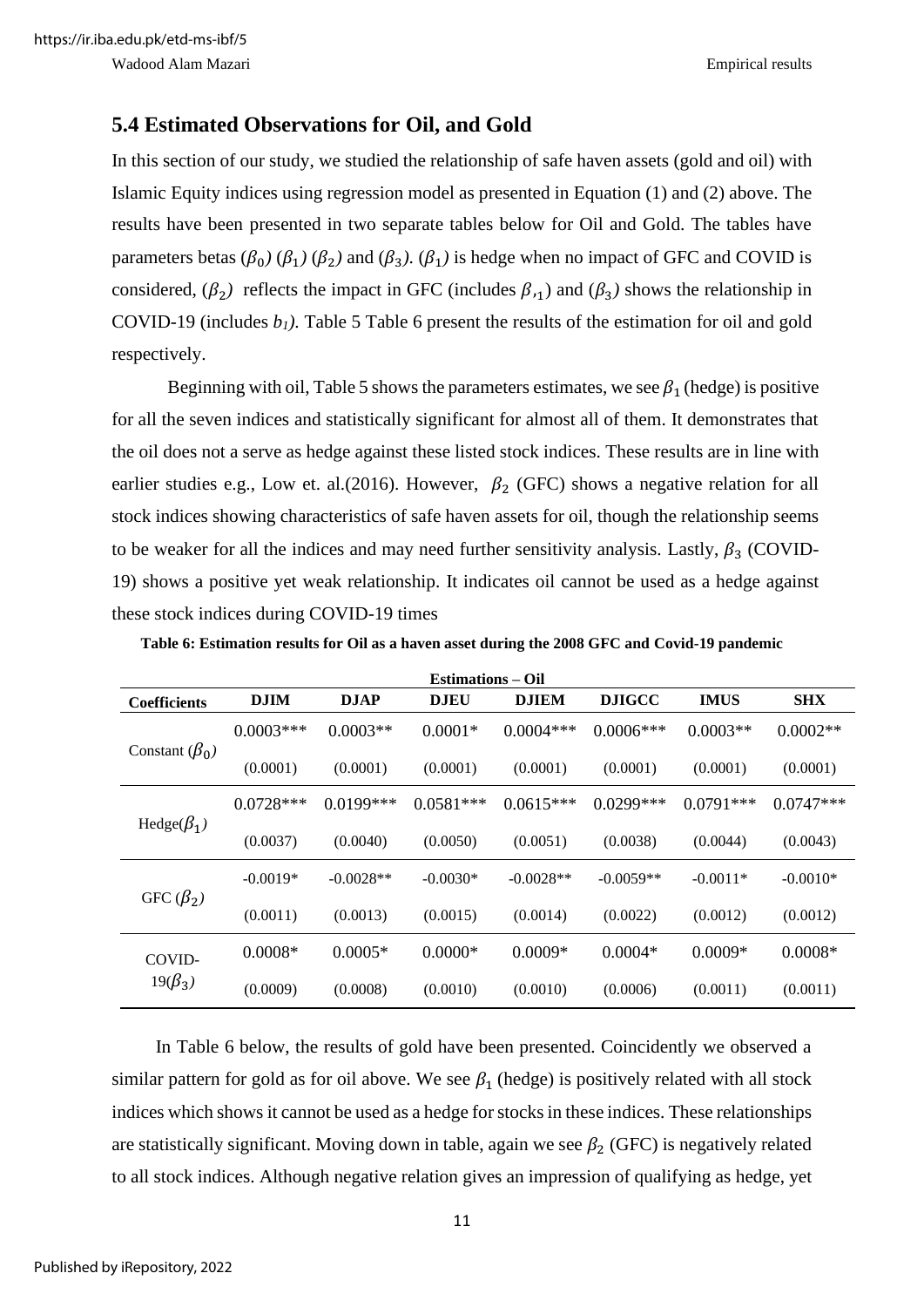Wadood Alam Mazari Empirical results

the magnitude of the relationship sees too low. Finally, during COVID-19 gold tends to move in tandem with stocks with weak relation and does not appear to be a suitable hedge.

<span id="page-18-0"></span>**Table 7: Estimation results for Gold as a haven asset during the 2008 GFC and Covid-19 pandemic**

| <b>Estimations - Gold</b> |              |             |             |              |               |             |            |  |  |  |
|---------------------------|--------------|-------------|-------------|--------------|---------------|-------------|------------|--|--|--|
| Coefficients              | <b>DJIM</b>  | <b>DJAP</b> | <b>DJEU</b> | <b>DJIEM</b> | <b>DJIGCC</b> | <b>IMUS</b> | <b>SHX</b> |  |  |  |
| Constant $(\beta_0)$      | $0.0003***$  | $0.0003**$  | $0.0001*$   | $0.0004***$  | $0.0006***$   | $0.0003**$  | $0.0002**$ |  |  |  |
|                           | (0.0001)     | (0.0001)    | (0.0001)    | (0.0001)     | (0.0001)      | (0.0001)    | (0.0001)   |  |  |  |
| Hedge $(\beta_1)$         | $0.1101$ *** | $0.1789***$ | $0.2374***$ | $0.1648***$  | $-0.0128*$    | $0.0181**$  | $0.0139*$  |  |  |  |
|                           | (0.0082)     | (0.0111)    | (0.0105)    | (0.0113)     | (0.0103)      | (0.0084)    | (0.0080)   |  |  |  |
| GFC $(\beta_2)$           | $-0.0019*$   | $-0.0028**$ | $-0.0030*$  | $-0.0028**$  | $-0.0059**$   | $-0.0011*$  | $-0.0010*$ |  |  |  |
|                           | (0.0011)     | (0.0013)    | (0.0015)    | (0.0014)     | (0.0022)      | (0.0012)    | (0.0012)   |  |  |  |
| COVID-19<br>$(\beta_3)$   | $0.0008*$    | $0.0005*$   | $0.0000*$   | $0.0009*$    | $0.0004*$     | $0.0009*$   | $0.0008*$  |  |  |  |
|                           | (0.0009)     | (0.0008)    | (0.0010)    | (0.0010)     | (0.0006)      | (0.0011)    | (0.0011)   |  |  |  |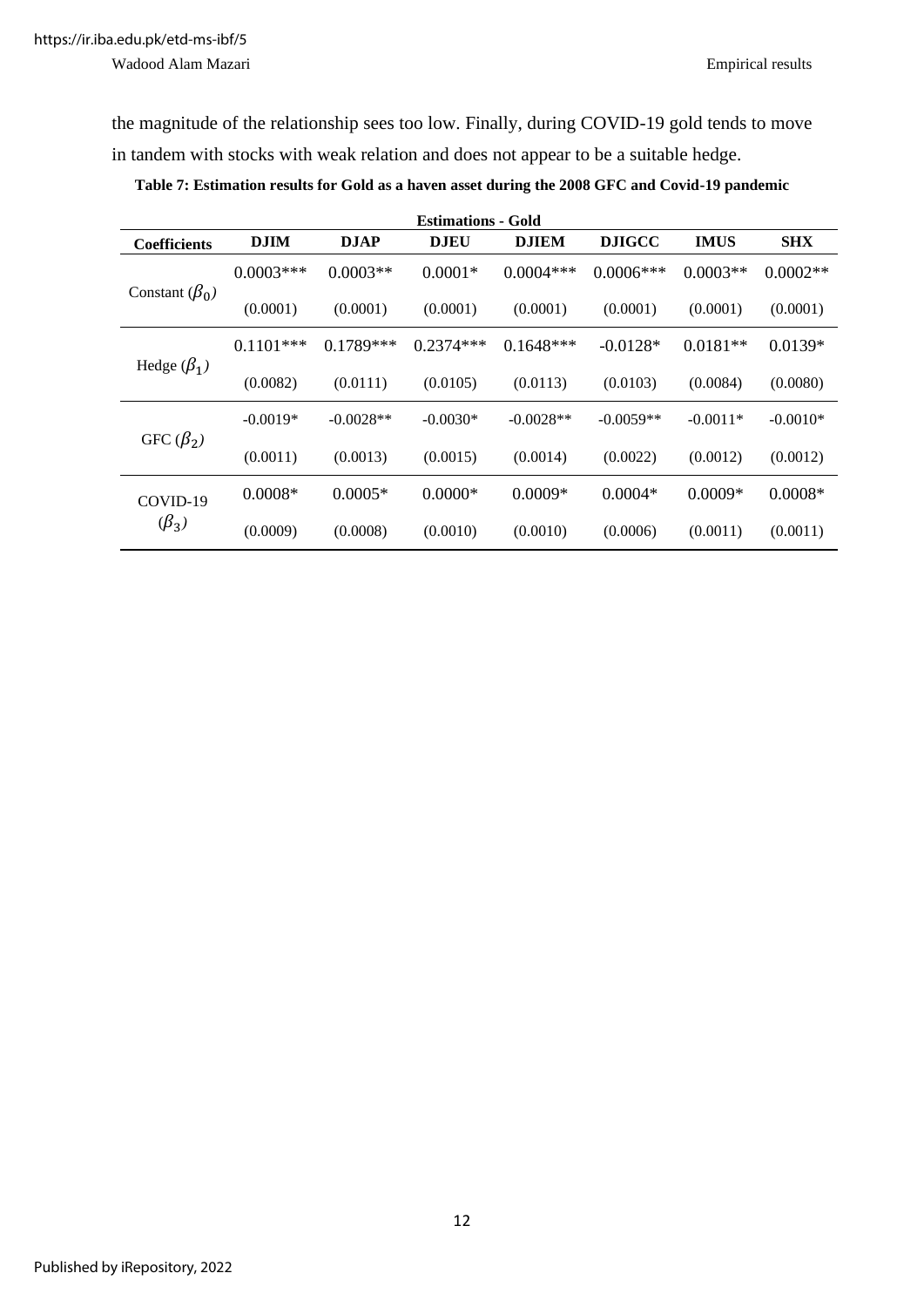# <span id="page-19-1"></span><span id="page-19-0"></span>**Chapter 6 Conclusions**

A significant number of earlier studies examined the haven characteristics of different assets including gold, oil, and many commodities. These studies were carried out for different periods in varied geographical locations of the world. Existing literature on the chosen topic was thoroughly explored which gave varied results. GFC was a stressful period, and it was a time for Islamic Equity to showcase its perceived characteristics. Almost a decade later since GFC, when COVID -19 broke out, the market tended to regenerate the situations similar to GFC 2008, seemingly questioning the validity and relevance of earlier studies and their results. It is so because markets experienced a sudden and abrupt change and made investors change their decisions and portfolios

In this study we attempted to study whether there is a significant relationship between Islamic Indices and haven assets, replicating to earlier studies conducted for GFC. It is aimed to know their possible relationship and confirm their perceived characteristics.

Daily data of returns from seven Islamic Equity indices and two assets i.e. gold and oil have been used, covering the various main parts of the world market. For this study, we employed a widely used GARCH model. The daily returns were taken and then data was analyzed as explained in section 4 above.

The results were quite surprising. The means of gold and oil have equal yet opposite values. Among stock indices, DJ Dow Jones Islamic Market GCC (DJ GCC Islamic) has the lowest value (0.0002), and a maximum value of (0.0004) is shared by the Dow Jones Islamic Market US index (DJ US Islamic) and S&P Shariah Index. Gold is negatively correlated with (DJ GCC Islamic) which can be used as a potential hedge.

Our results show that both of the asset's act as a partial hedge during GFC, but they don't perform as a hedge in COVID-19. The results were in line with earlier similar studies; however, the notable result was that gold lost the status of being a safe haven asset which has been a long-held belief in the financial sector. Possibly investors lost their confidence in gold after its significant reduction in prices in 2011-12.

#### <span id="page-19-2"></span>**6.1 Implications and Limitation**

Academicians, research scholars, and investors may use these findings as a beginning point for further research and investment decisions. Although care has been taken while collecting and sorting data and then interpreting the results, however, these results are subject to certain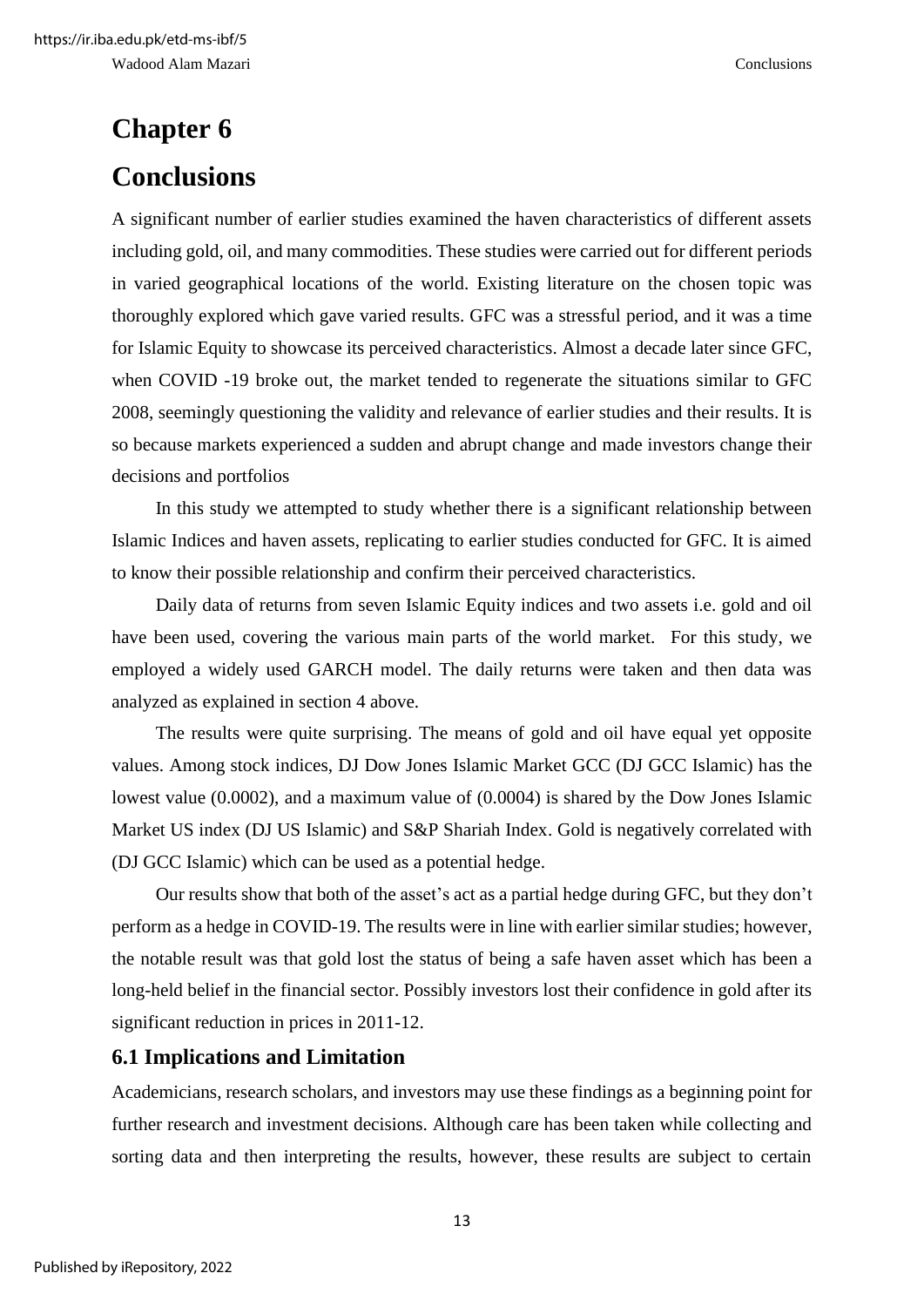Wadood Alam Mazari Conclusions

limitations. These results can be taken as indicative rather than definitive. These results are based on historical events, and this imbedded the assumptions that the market shall behave likewise in the prospective times and in practice, this may not hold. Moreover, at the time of carrying out this study, the data was available until Aug 2020. As COVID-19 is a developing phenomenon and it is reasonable to assume that the market has potentially changed since then or has the potential to change. Further research may be conducted on the wider time frame and maybe more commodities and safe haven assets included in the study.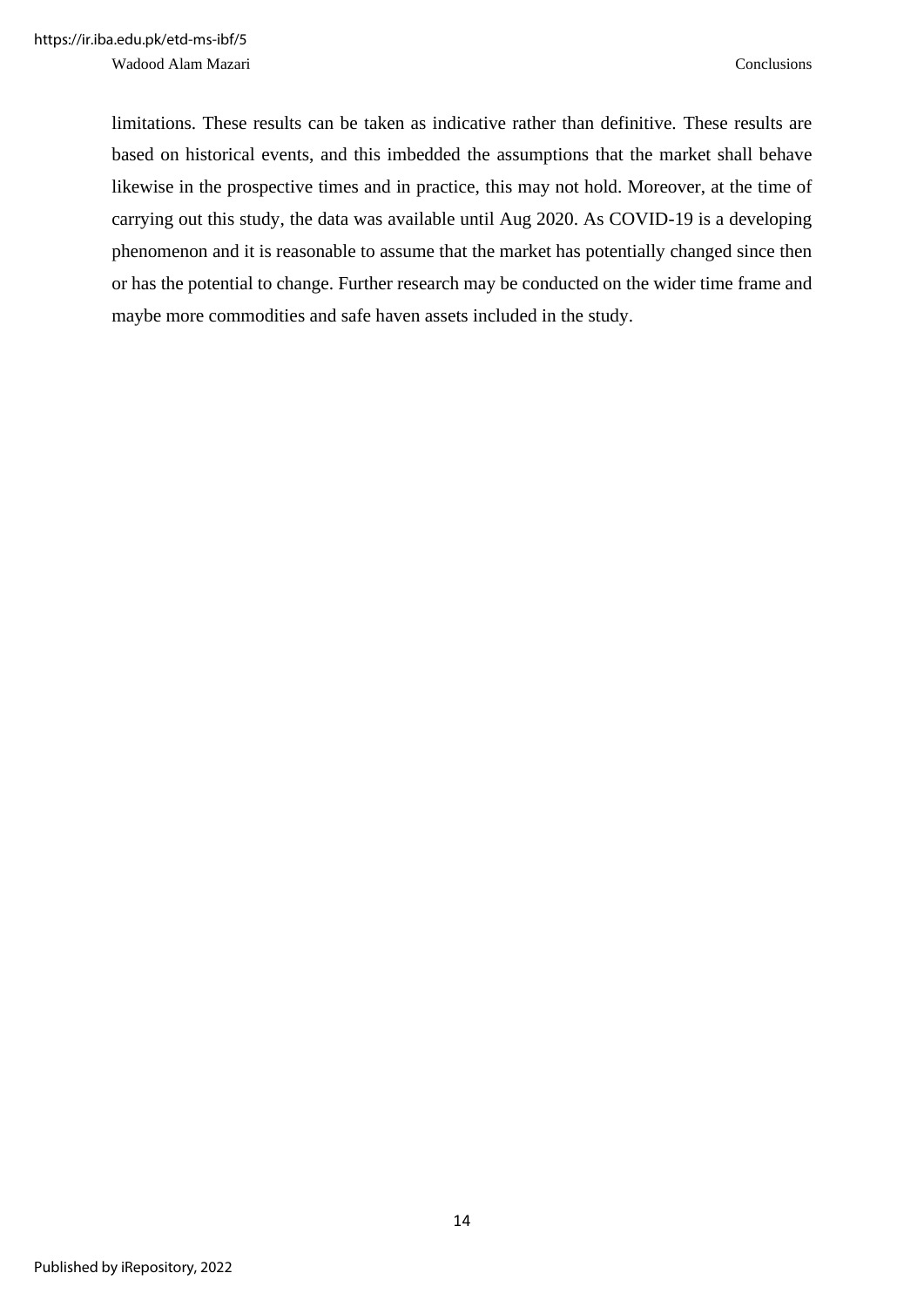### <span id="page-21-0"></span>**References**

- Al-Khazali, O., Lean, H. H., & Samet, A. (2014). Do Islamic stock indexes outperform conventional stock indexes? A stochastic dominance approach. *Pacific-Basin Finance Journal*, *28*, 29-46.
- Baur, D. G., & McDermott, T. K. (2010). Is gold a safe haven? International evidence. *Journal of Banking & Finance*, *34*(8), 1886-1898.
- Bodie, Z., & Rosansky, V. I. (1980). Risk and return in commodity futures. *Financial Analysts Journal*, *36*(3), 27-39.
- Bodie, Z. (1976). Common stocks as a hedge against inflation. *The journal of finance*, *31*(2), 459-470.
- Büyüksahin, B., Haigh, M. S., & Robe, M. A. (2009). Commodities and equities: ever a "market of one"?. *The Journal of Alternative Investments*, *12*(3), 76-95..
- Christie, A. A. (1982). The stochastic behavior of common stock variances: Value, leverage and interest rate effects. *Journal of financial Economics*, *10*(4), 407-432..
- Conover, C. M., Jensen, G. R., Johnson, R. R., & Mercer, J. M. (2009). Can precious metals make your portfolio shine?. *The Journal of Investing*, *18*(1), 75-86.
- Creti, A., Joëts, M., & Mignon, V. (2013). On the links between stock and commodity markets' volatility. *Energy Economics*, *37*, 16-28.
- Fama, E. F. (1981). Stock returns, real activity, inflation, and money. *The American economic review*, *71*(4), 545-565.
- Girard, E. C., & Hassan, M. K. (2008). Is there a cost to faith-based investing: Evidence from FTSE Islamic indices. *The journal of Investing*, *17*(4), 112-121.
- Gorton, G., & Rouwenhorst, K. G. (2006). Facts and fantasies about commodity futures. *Financial Analysts Journal*, *62*(2), 47-68.
- Hillier, D., Draper, P., & Faff, R. (2006). Do precious metals shine? An investment perspective. *Financial Analysts Journal*, *62*(2), 98-106.
- Ho, C.S.F., Abd Rahman, N.A., Yusuf, N.H.M. and Ho, C. S. F., Abd Rahman, N. A., Yusuf, N. H. M., & Zamzamin, Z. (2014). Performance of global Islamic versus conventional share indices: International evidence. *Pacific-Basin Finance Journal*, *28*, 110-121
- Hussein, K., & Omran, M. (2005). Ethical investment revisited: evidence from Dow Jones Islamic indexes. *The journal of Investing*, *14*(3), 105-126.
- Hussein, K. (2004). Ethical investment: empirical evidence from FTSE Islamic index. *Islamic Economic Studies*, *12*(1).
- Hussin, M. Y. M., Muhammad, F., Razak, A. A., Tha, G. P., & Marwan, N. (2013). The link between gold price, oil price and Islamic stock market: Experience from Malaysia. *Journal of Studies in Social Sciences*, *4*(2).
- Jaffe, A. B. (1989). Real effects of academic research. *The American economic review*, 957- 970.
- Jones, C. M., & Kaul, G. (1996). Oil and the stock markets. *The journal of Finance*, *51*(2), 463-491.